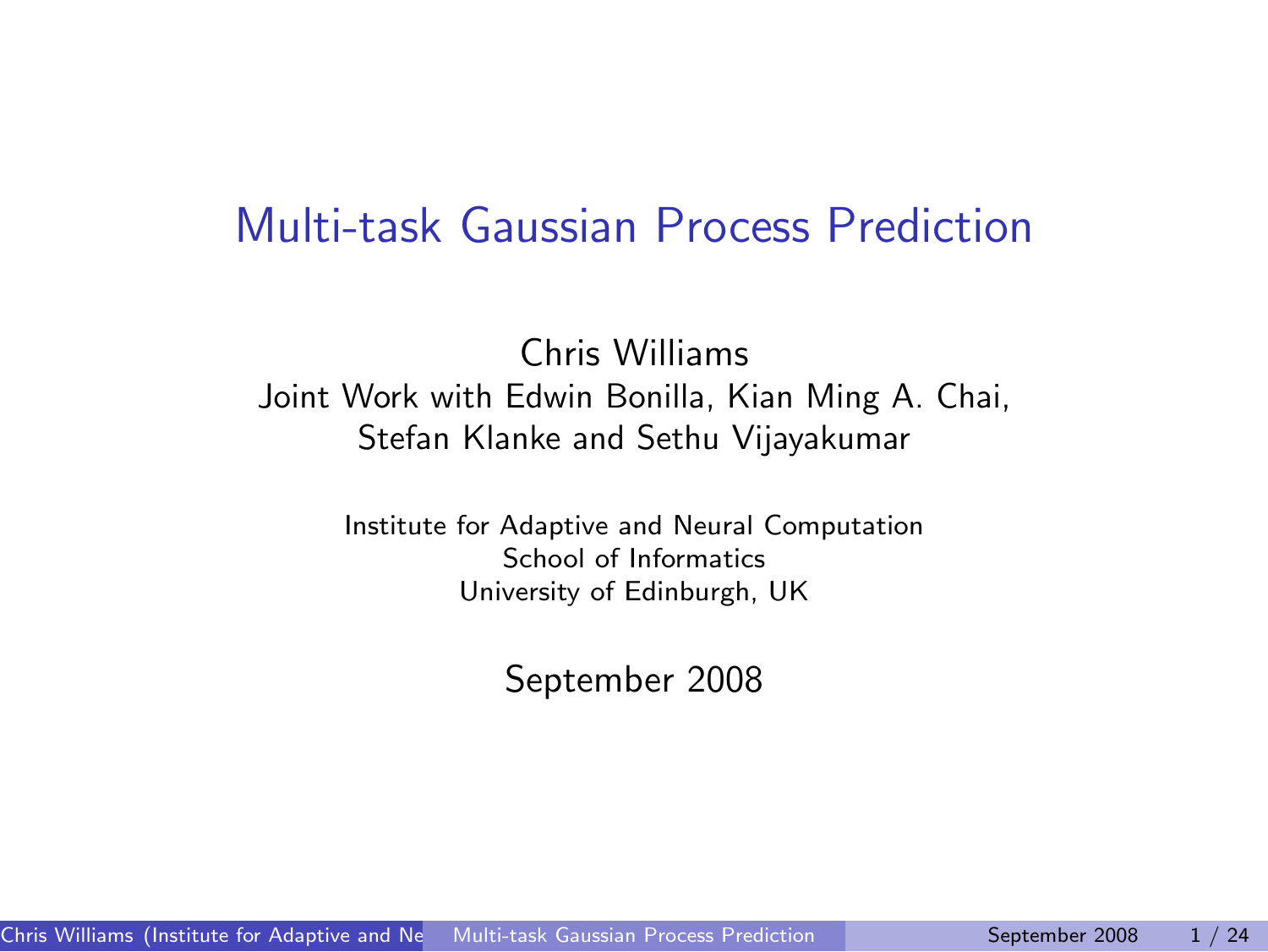## Motivation: Multi-task Learning

- Sharing information across tasks
- e.g. Exam score prediction, compiler performance prediction, robot inverse dynamics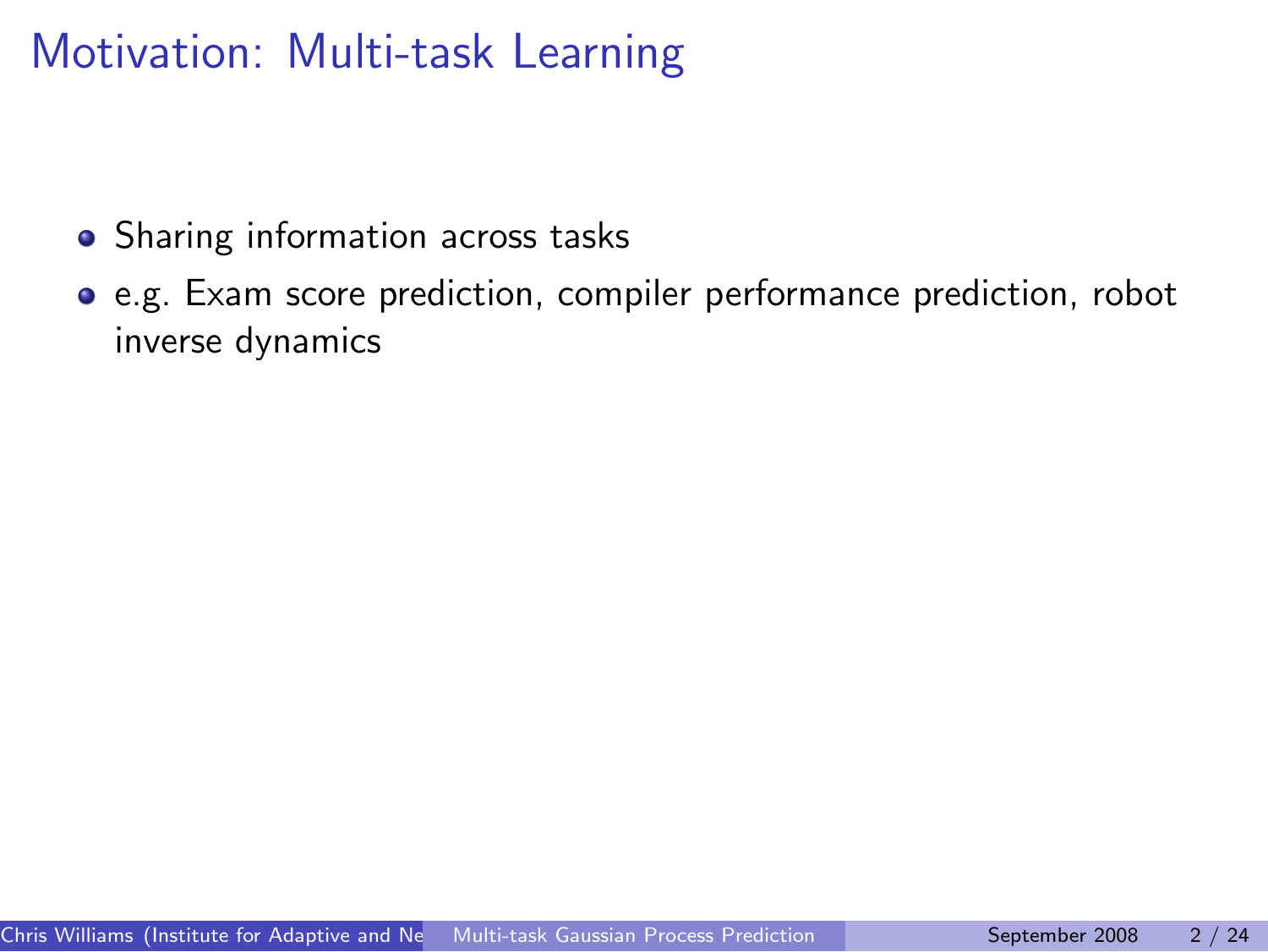# Motivation: Multi-task Learning

- **•** Sharing information across tasks
- e.g. Exam score prediction, compiler performance prediction, robot inverse dynamics
- Assuming task relatedness can be detrimental (Caruana, 1997; Baxter, 2000)
- Task descriptors unavailable or difficult to define
	- $\triangleright$  e.g. Compiler performance prediction: code features, responses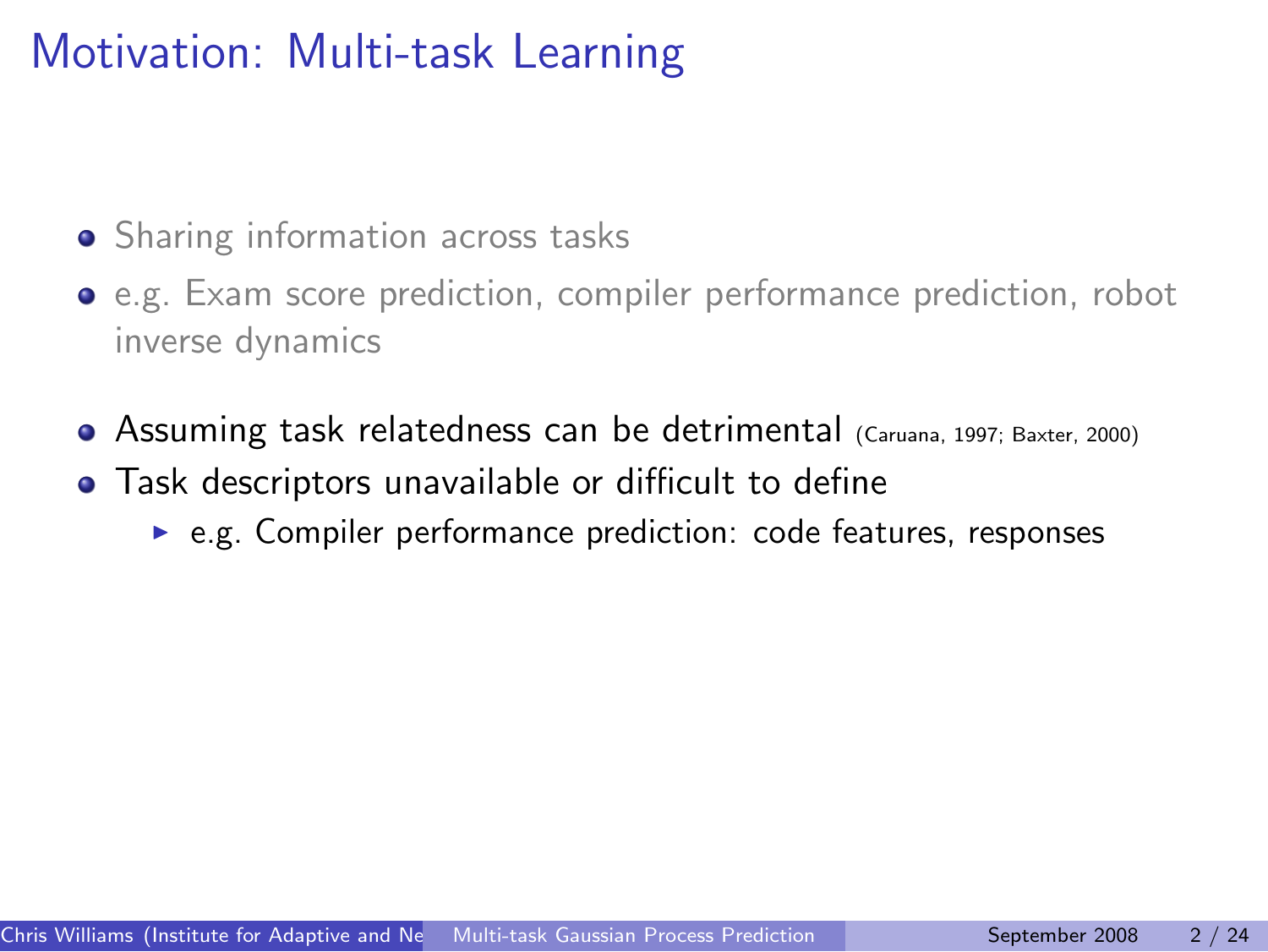# Motivation: Multi-task Learning

- Sharing information across tasks
- e.g. Exam score prediction, compiler performance prediction, robot inverse dynamics
- Assuming task relatedness can be detrimental (Caruana, 1997; Baxter, 2000)
- Task descriptors unavailable or difficult to define
	- e.g. Compiler performance prediction: code features, responses
- Learning inter-task dependencies based on task identities
- **Correlations between tasks directly induced**
- **GP** framework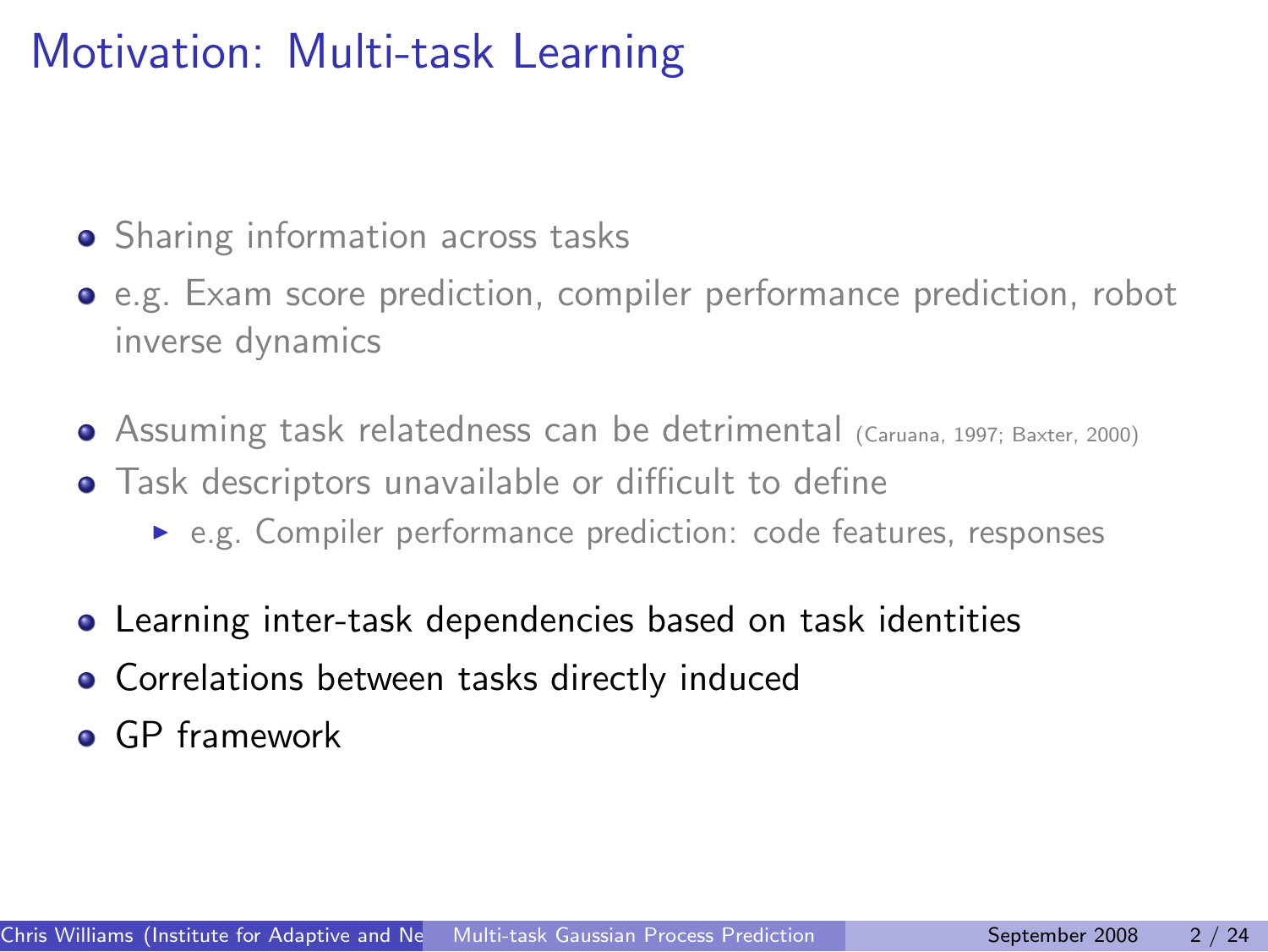# **Outline**

- **The Model**
- Making Predictions and Learning Hyperparameters
- **Cancellation of Transfer**
- **Related Work**
- Experiments and Results
- MTL in Robot Inverse Dynamics
- Conclusions and Discussion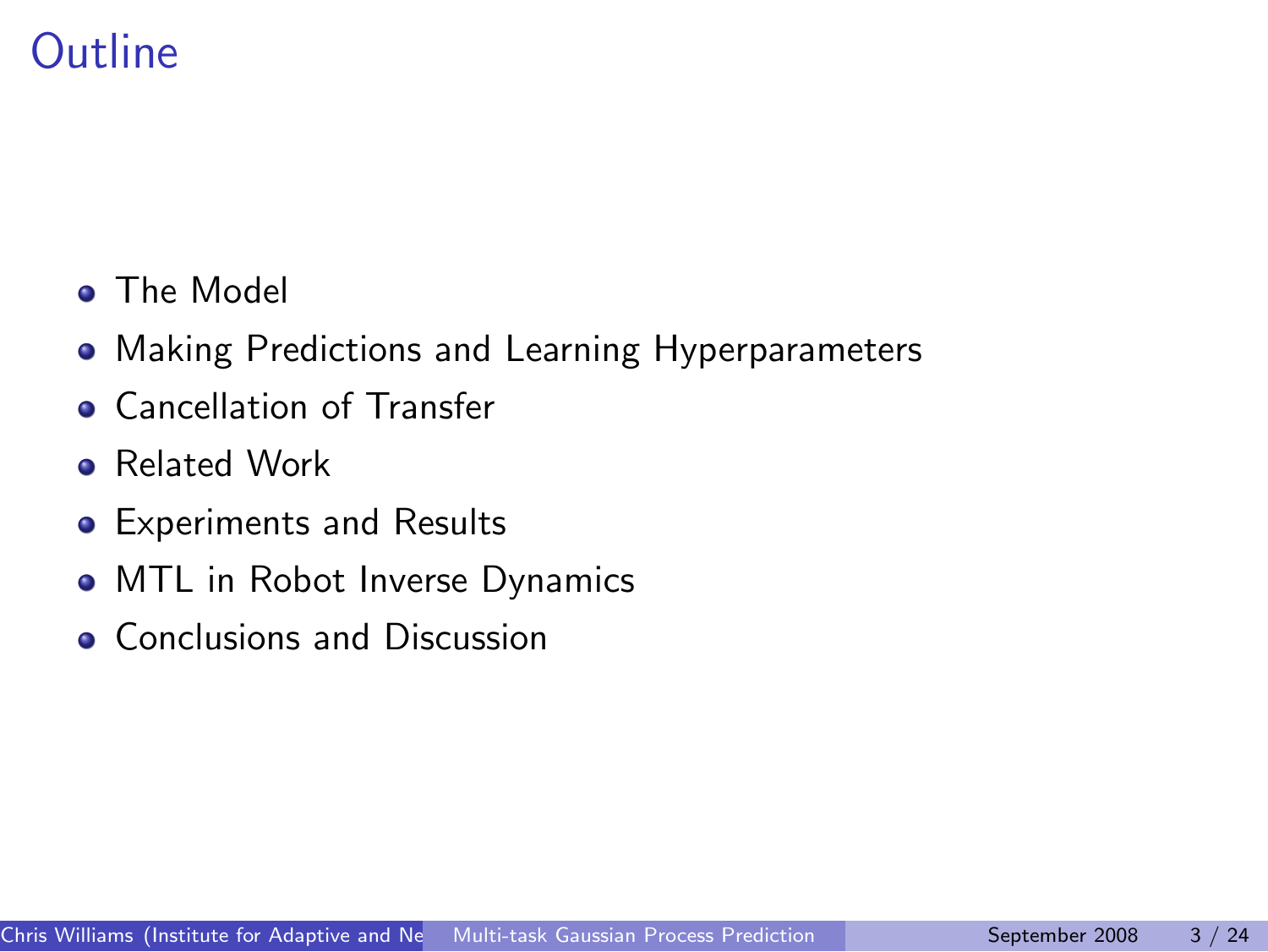### Multi-task Setting

Given a set X of N distinct inputs  $x_1, \ldots, x_N$ :

• Complete set of responses:

 $\mathbf{y}=\left(y_{11},\ldots,y_{\mathcal{N}1},\ldots,y_{12},\ldots,y_{\mathcal{N}2},\ldots,y_{1\mathcal{M}},\ldots,y_{\mathcal{N}\mathcal{M}}\right)^{\mathrm{T}}$  $y_{i\ell}$ : response for the  $\ell^{\text{th}}$  task on the  $i^{\text{th}}$  input  $\mathbf{x}_i$ Y:  $N \times M$  matrix such  $y =$  vec Y

- Goal: Given observations  $y_0 \subset y$ :
	- $\triangleright$  make predictions of unobserved values  $y_{\mu}$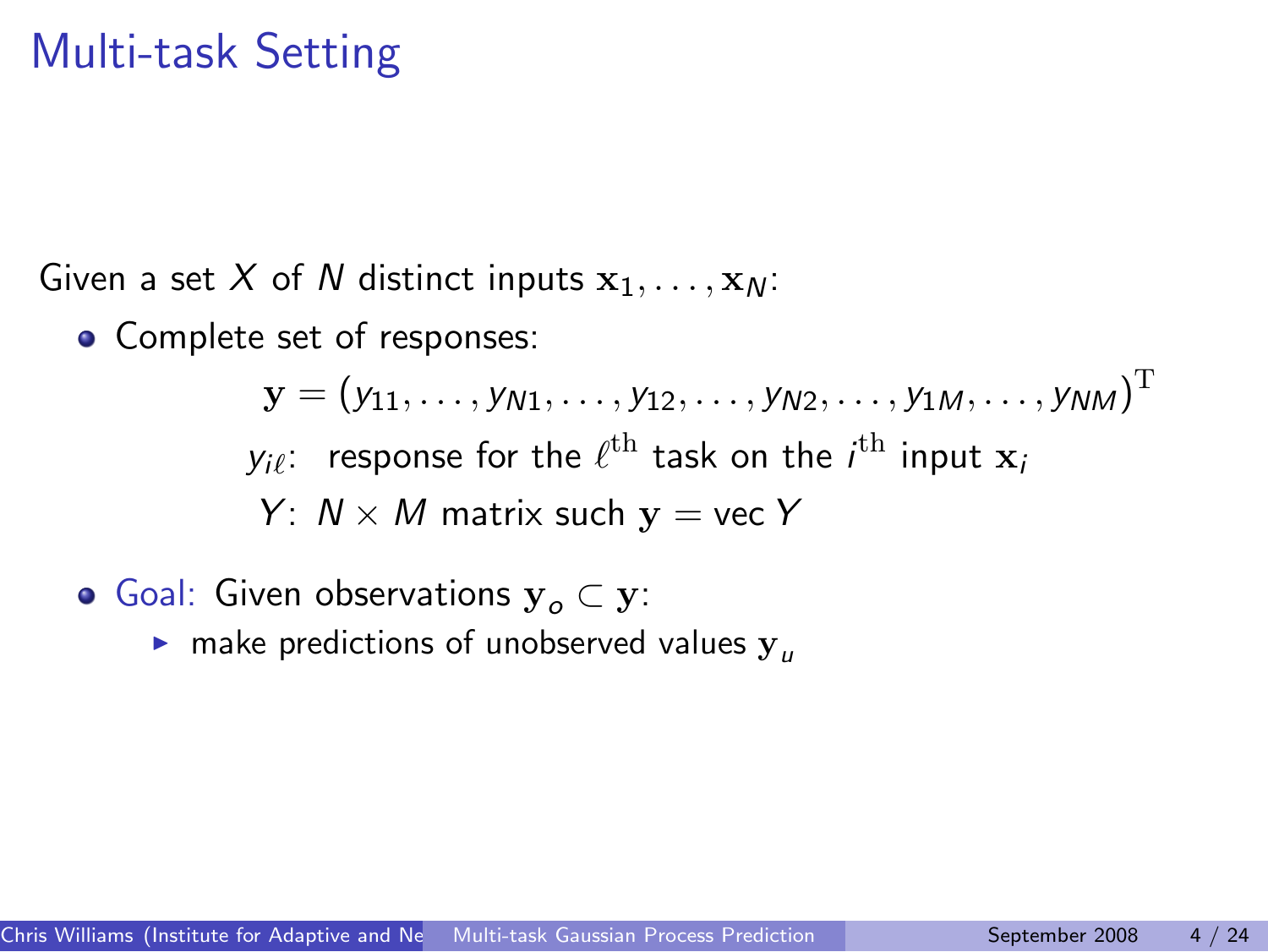### Multi-task GP

We place a (zero mean) GP prior over the latent functions  $\{f_{\ell}\}\$ :

The Model

$$
\langle f_{\ell}(\mathbf{x})f_m(\mathbf{x}')\rangle = K_{\ell m}^f k^{\times}(\mathbf{x}, \mathbf{x}') \qquad y_{i\ell} \sim \mathcal{N}(f_{\ell}(\mathbf{x}_i), \sigma_{\ell}^2),
$$

- $K^f$ : PSD matrix that specifies the inter-task similarities
- $k^x$ : Covariance function over inputs
- $\sigma_{\ell}^2$ : Noise variance for the  $\ell^{\text{th}}$  task.

Additionally,  $k^x$ :

- stationary, correlation function
- e.g. squared exponential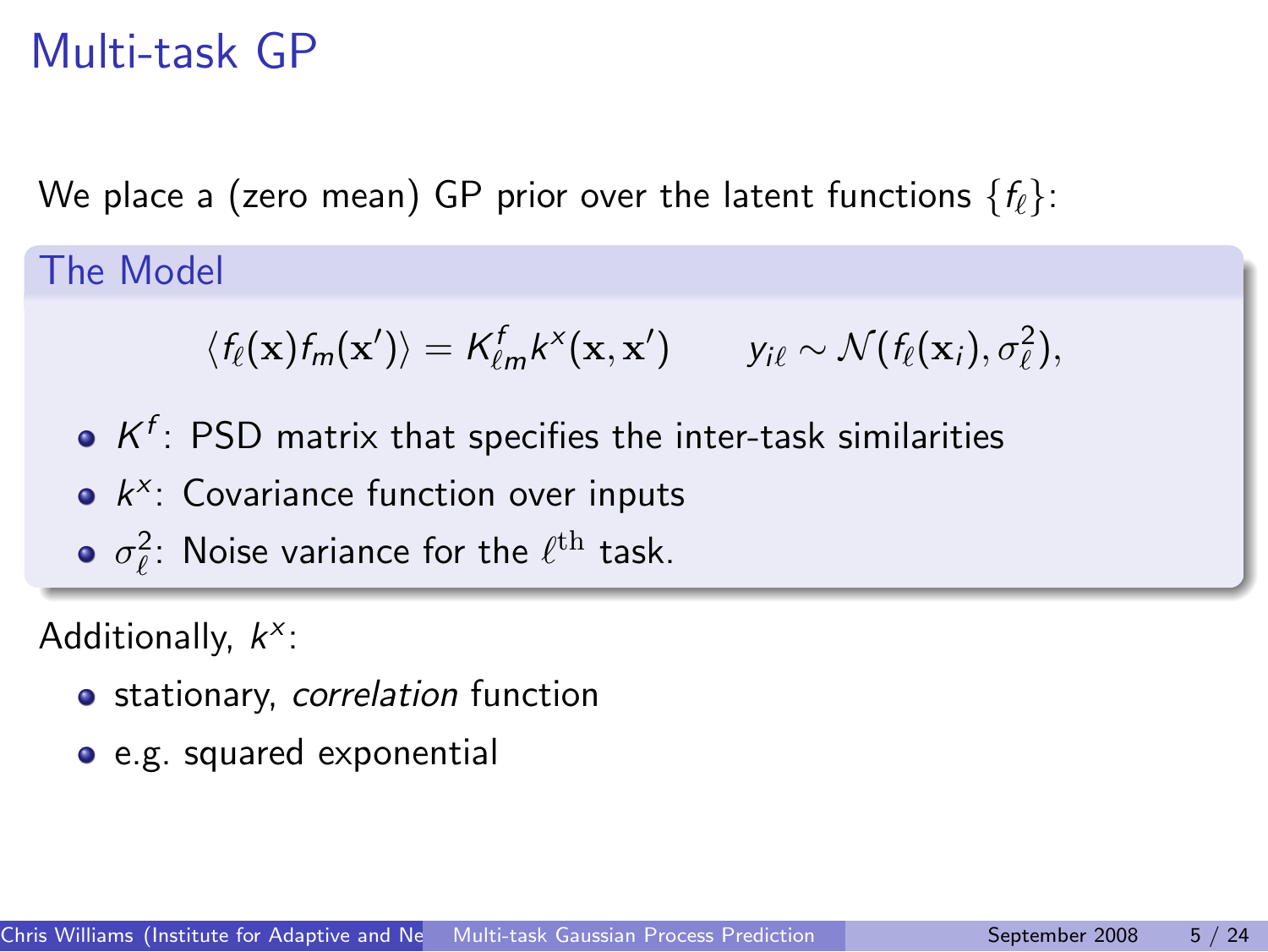

Other approaches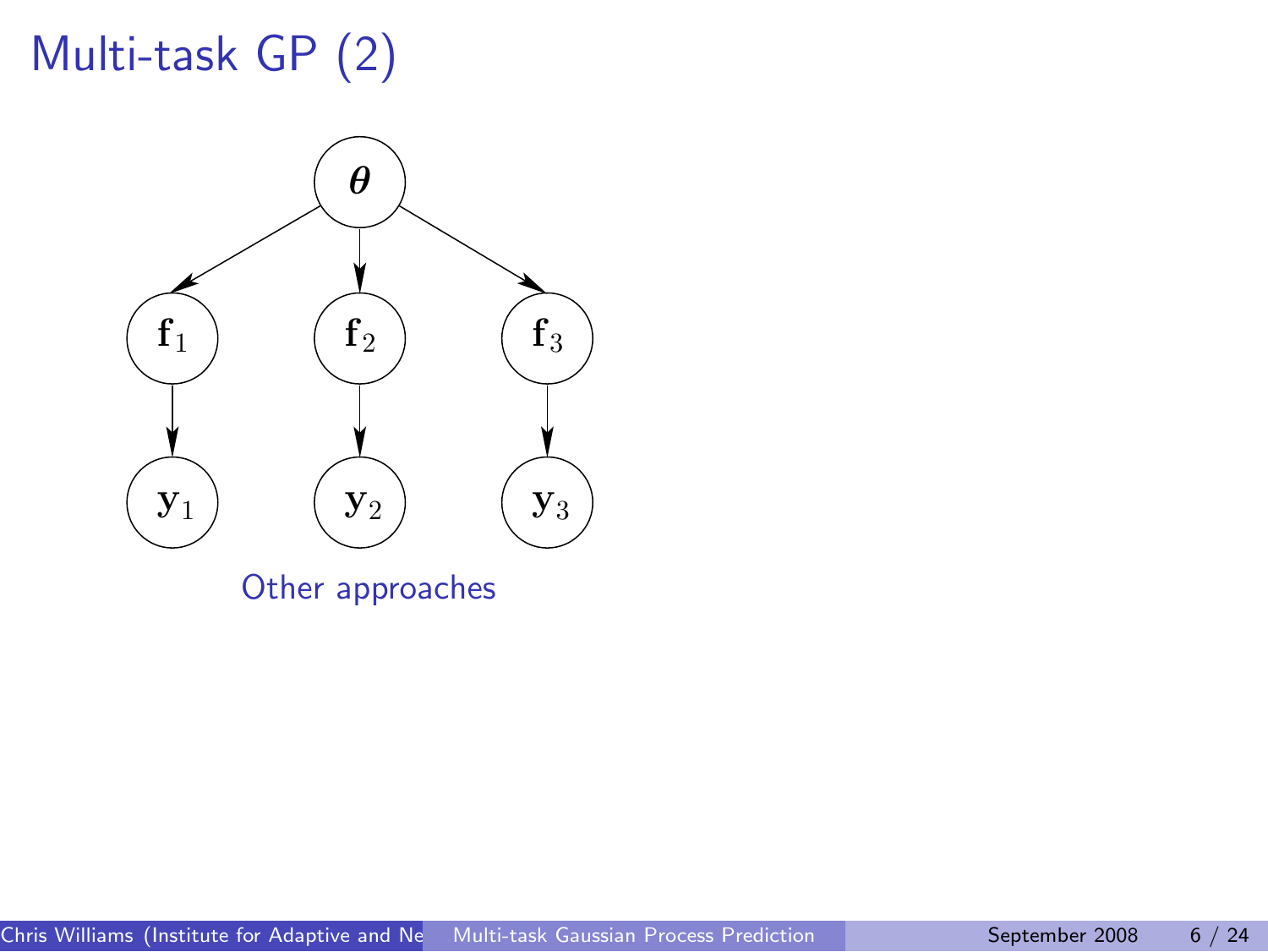



Other approaches **Our approach**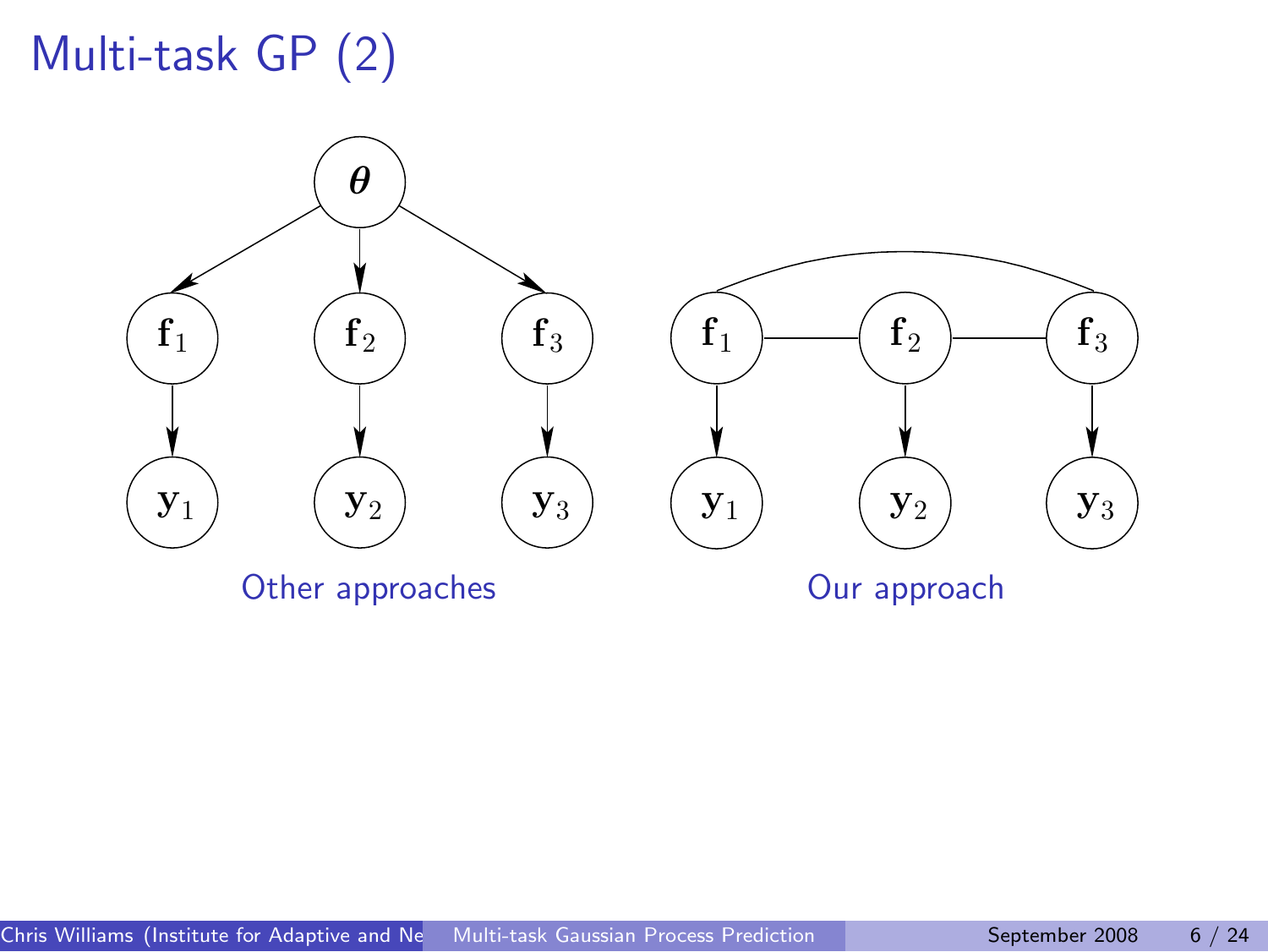

Observations on one task can affect predictions on the others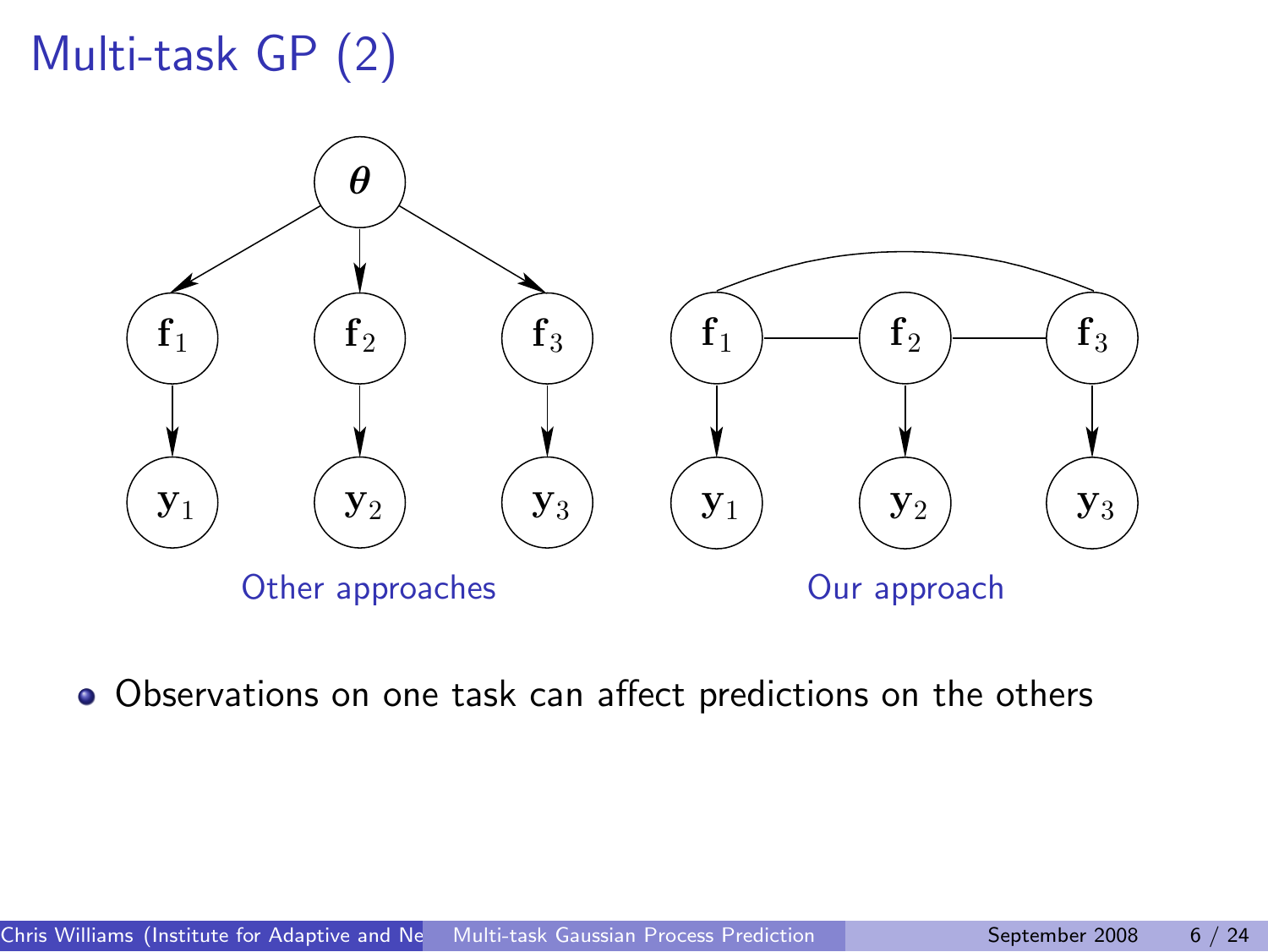

- Observations on one task can affect predictions on the others
- Bonilla et. al (2007), Yu et. al (2007):  $\mathcal{K}^f_{\ell m} = k^f(\mathbf{t}_\ell, \mathbf{t}_m)$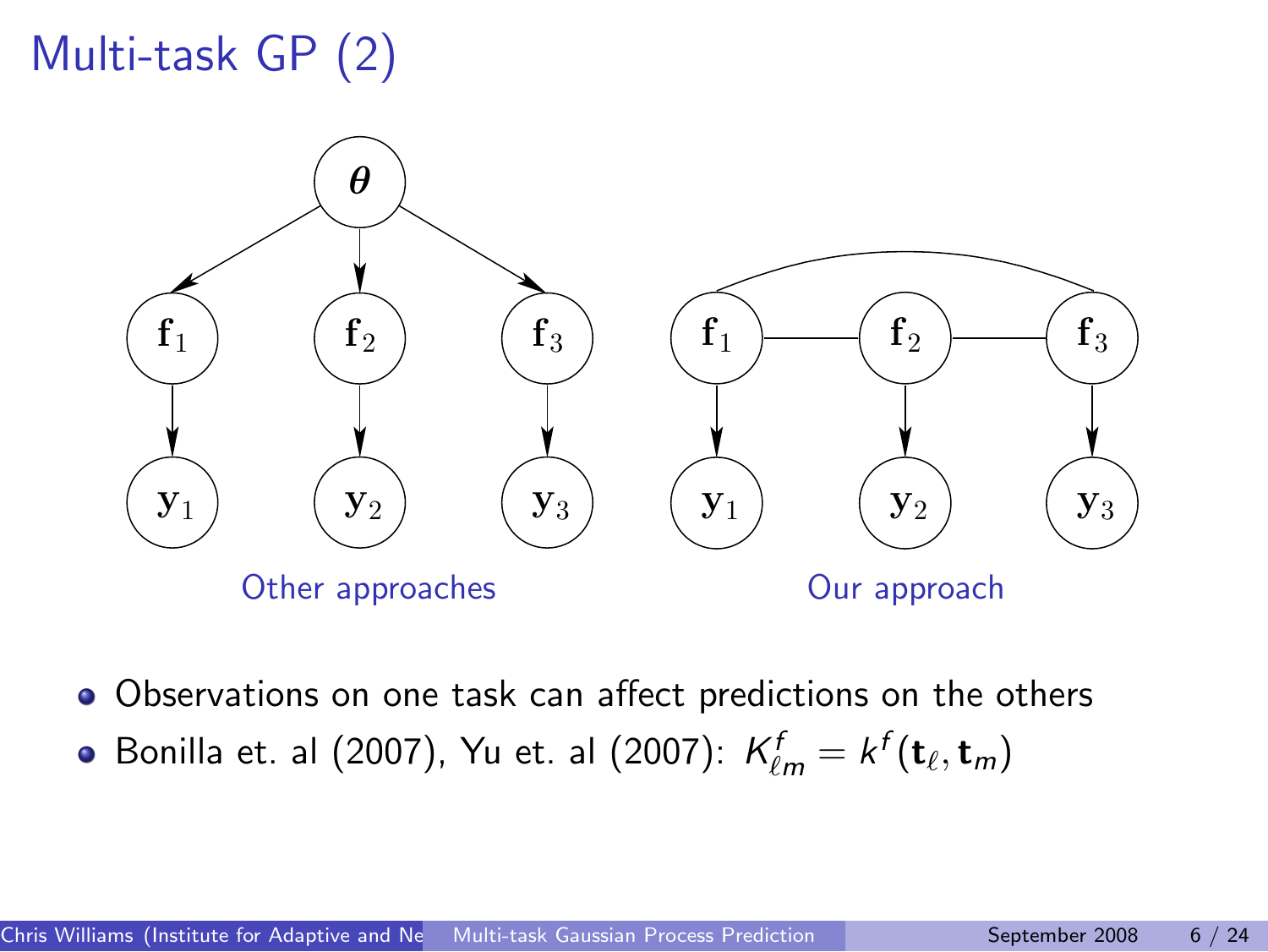

- Observations on one task can affect predictions on the others
- Bonilla et. al (2007), Yu et. al (2007):  $\mathcal{K}^f_{\ell m} = k^f(\mathbf{t}_\ell, \mathbf{t}_m)$
- Multi-task clustering easily modelled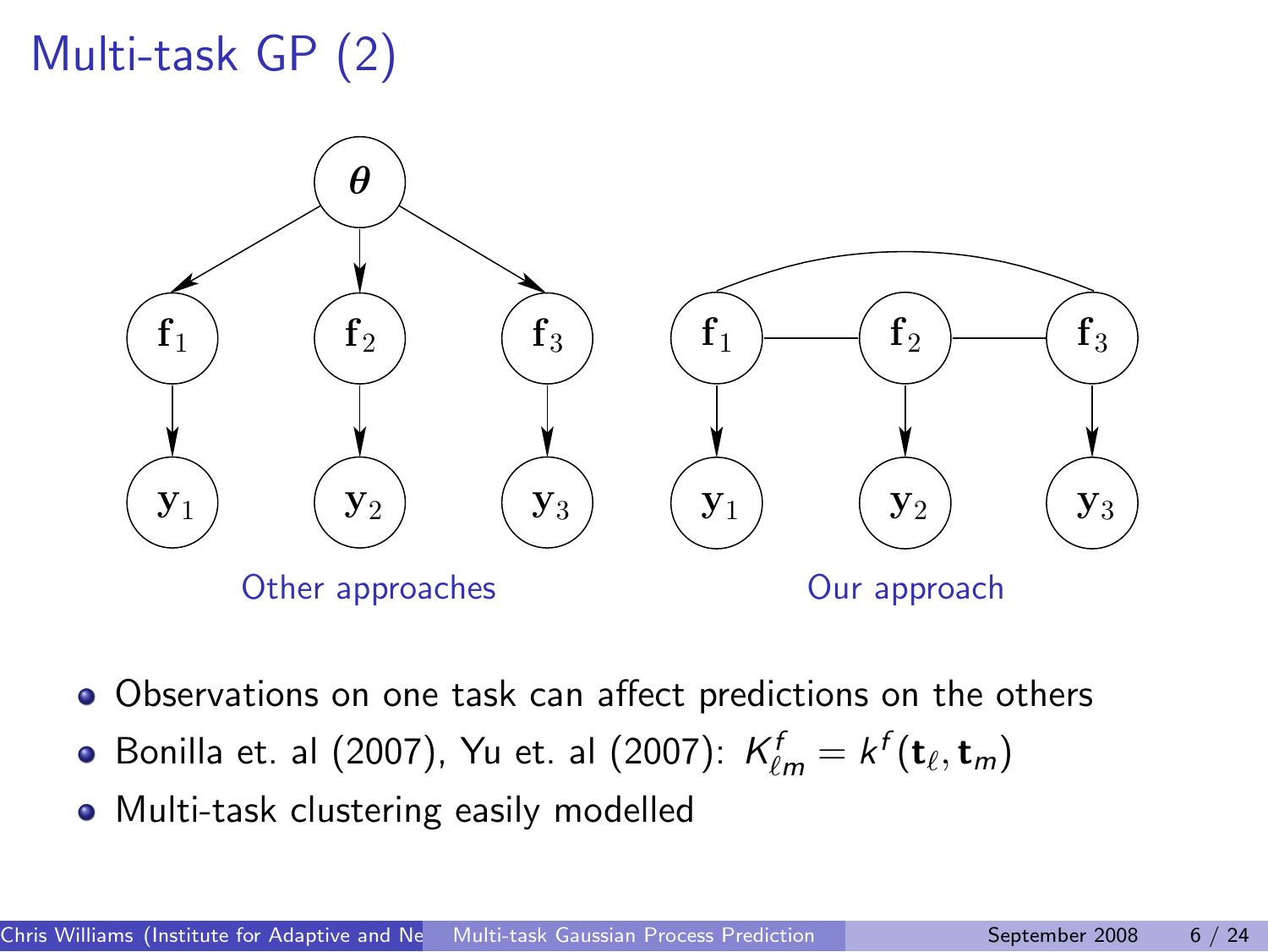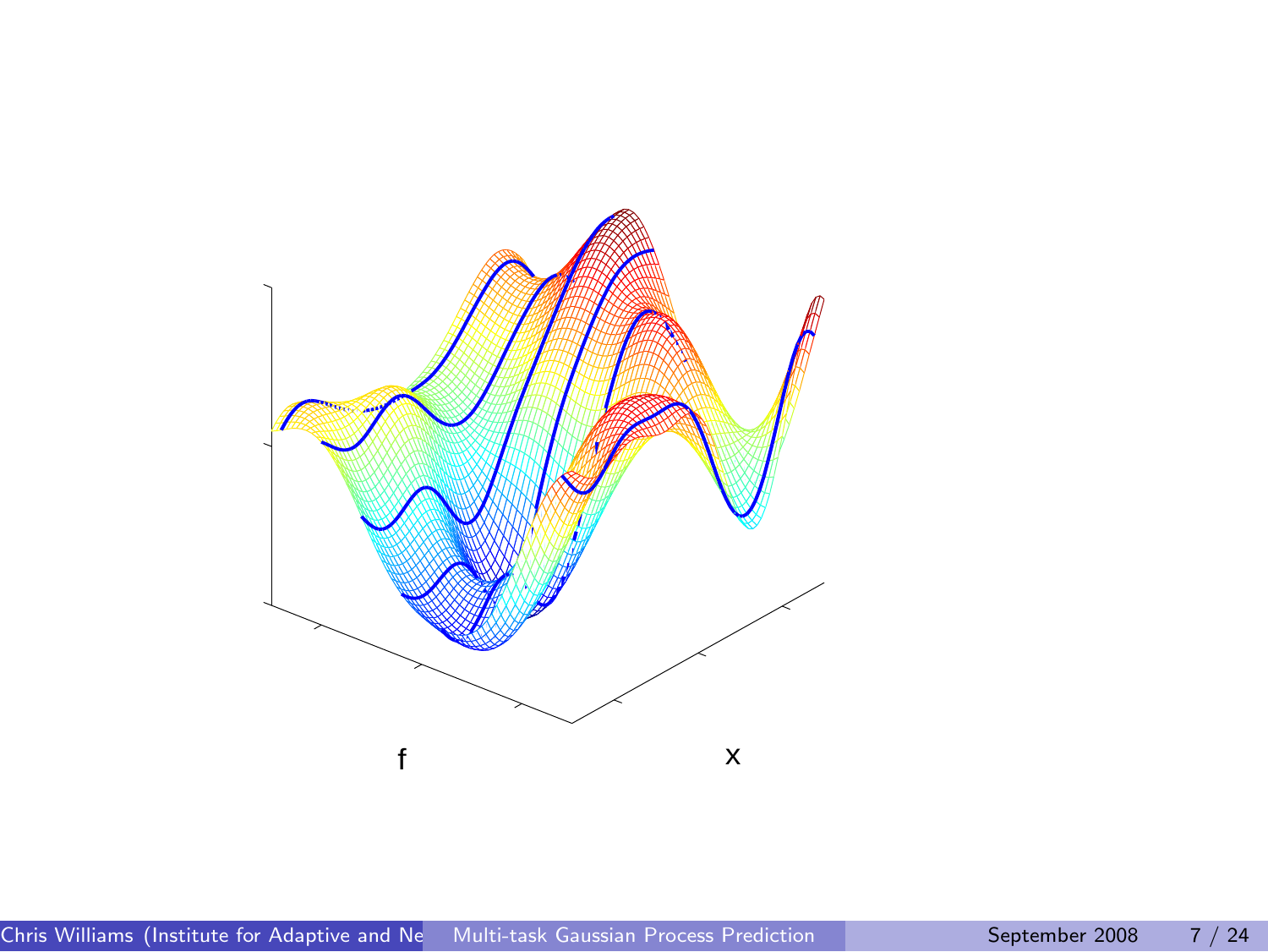# Making Predictions

The mean prediction on a new data-point  $x_*$  for task  $\ell$  is given by:

$$
\begin{array}{rcl}\n\bar{f}_{\ell}(\mathbf{x}_{*}) & = & (\mathbf{k}_{\ell}^{f} \otimes \mathbf{k}_{*}^{x})^{T} \Sigma^{-1} \mathbf{y}, \text{ with} \\
\Sigma & = & K^{f} \otimes K^{x} + D \otimes I\n\end{array}
$$

where:

- $\mathbf{k}_\ell^f$  selects the  $\ell^{\text{th}}$  column of  $\mathsf{K}^t$
- $\mathbf{k}^{\chi}_*$ : vector of covariances between  $\mathbf{x}_*$  and the training points
- $K^x$ : matrix of covariances between all pairs of training points
- $D$ : diagonal matrix in which the  $(\ell, \ell)^\text{th}$  element is  $\sigma_\ell^2$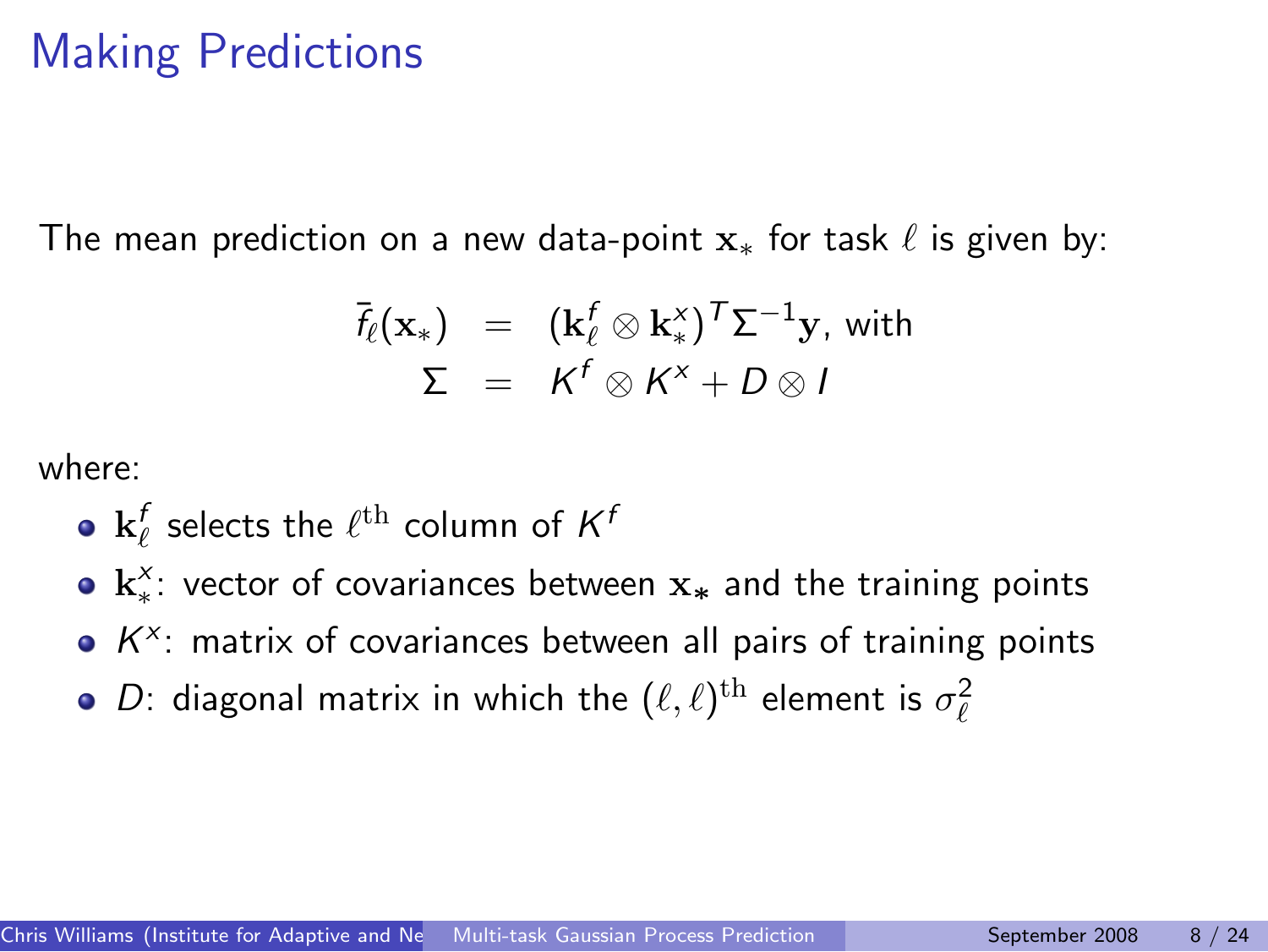# Learning Hyperparameters

Given  $\mathbf{y}_o$ :

- Learn  $\theta_x$  of  $k^x$ ,  $K^f$ ,  $\sigma_\ell^2$  to maximize  $p(\mathbf{y}_o|X)$ .
- We note that:  $y|X \sim \mathcal{N}(0, \Sigma)$
- (a) Gradient-based method:
	- $\blacktriangleright$   $K^f = LL^T$  (Recall  $K^f$  must be PSD)
	- $\blacktriangleright$  Kronecker structure

(b) EM:

- $\blacktriangleright$  learning of  $\theta_{\scriptscriptstyle \cal X}$  and  ${\mathcal K}^f$  in the M-step is decoupled
- ightharpoonup closed-form updates for  $K^f$  and D
- $\blacktriangleright$  K<sup>f</sup> guaranteed PSD

$$
\widehat{K}^{f}=N^{-1}\left\langle F^{\mathrm{T}}\left(K^{\times}(\widehat{\theta_{x}})\right)^{-1}F\right\rangle
$$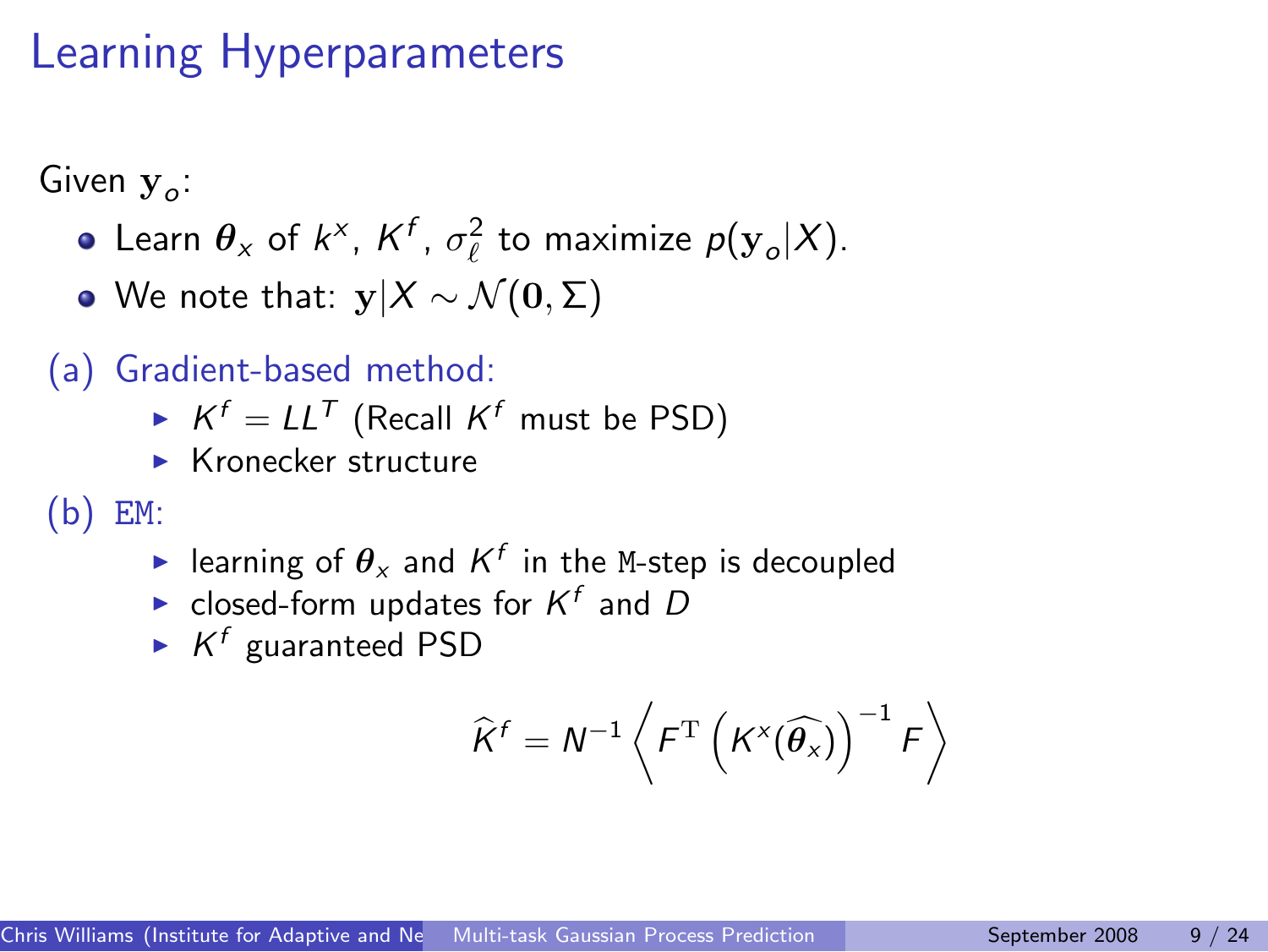### Noiseless observations  $+$  grid  $=$  Cancellation of Transfer

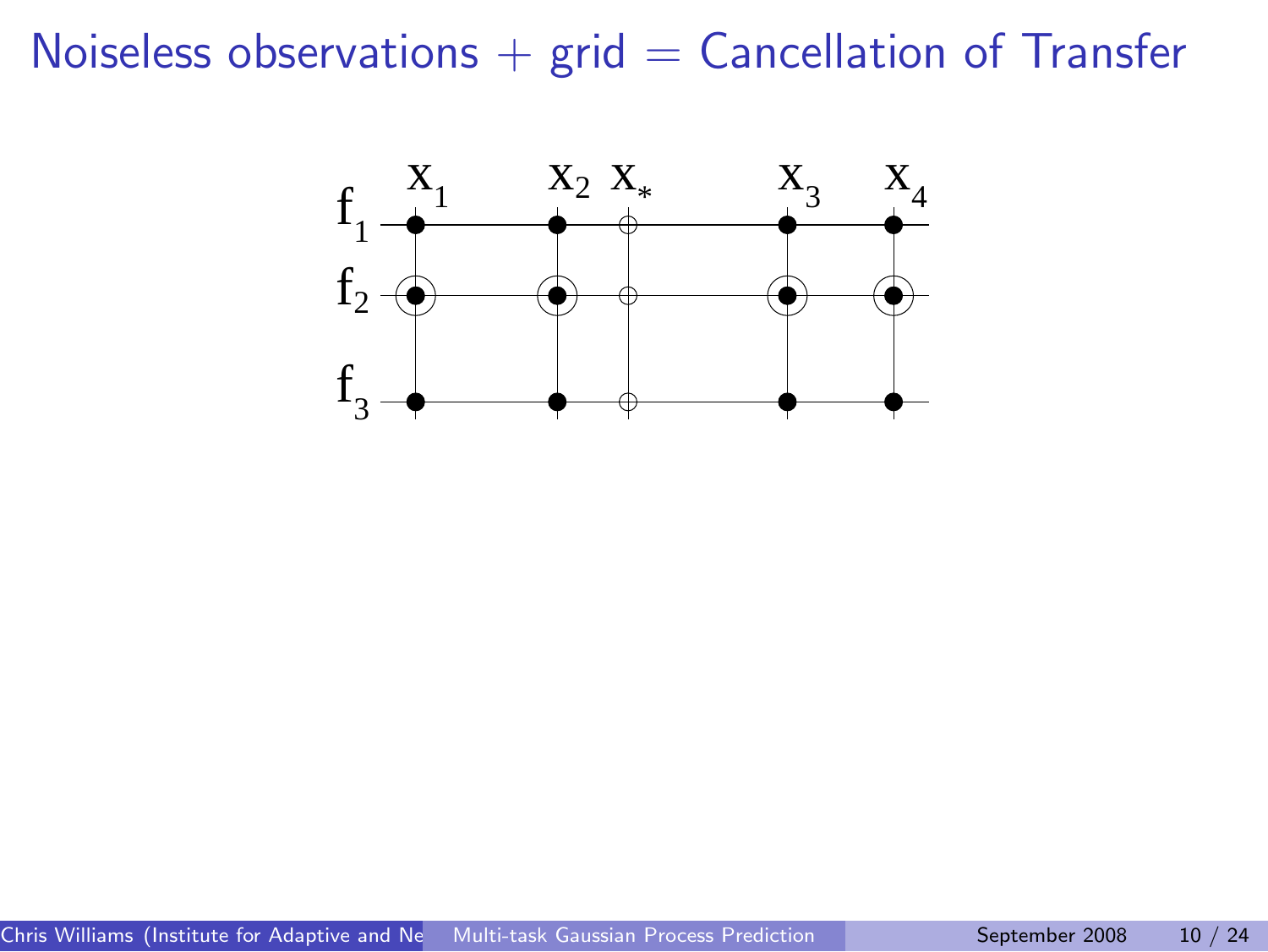### Noiseless observations  $+$  grid  $=$  Cancellation of Transfer



We can show that if there is a grid design and no observation noise then:

$$
\overline{f}(\mathbf{x}_{*}, \ell) = (\mathbf{k}_{*}^{\mathsf{x}})^{\mathrm{T}} (K^{\mathsf{x}})^{-1} \mathbf{y}_{\cdot \ell}
$$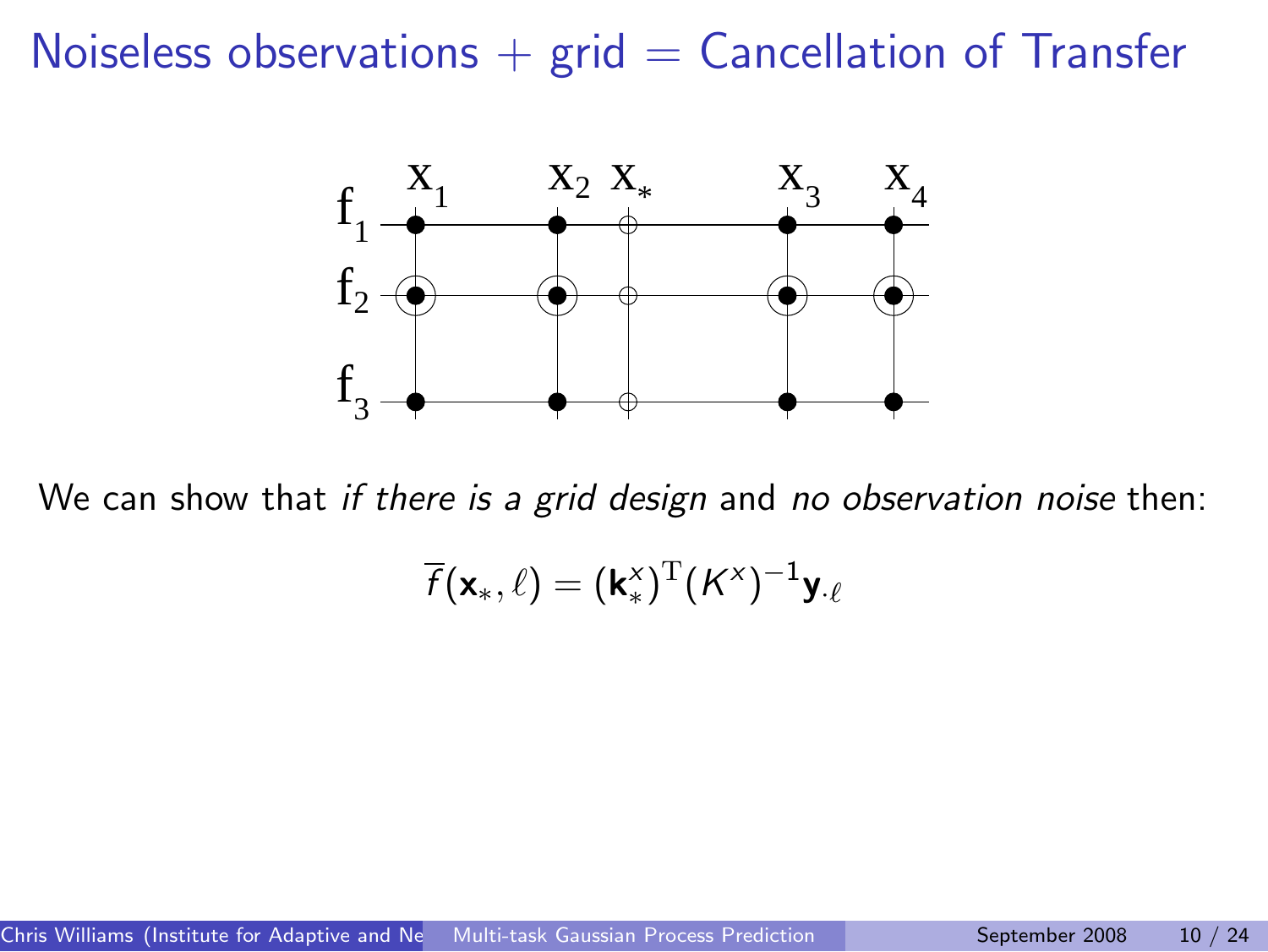### Noiseless observations  $+$  grid  $=$  Cancellation of Transfer



We can show that *if there is a grid design* and *no observation noise* then:

$$
\overline{f}(\mathbf{x}_{*}, \ell) = (\mathbf{k}_{*}^{\times})^{\mathrm{T}} (K^{\times})^{-1} \mathbf{y}_{\cdot \ell}
$$

- The predictions for task  $\ell$  depend only on the targets  $y_{\ell}$
- Similar result for the covariances
- This is know as *autokrigeability* in geostatistics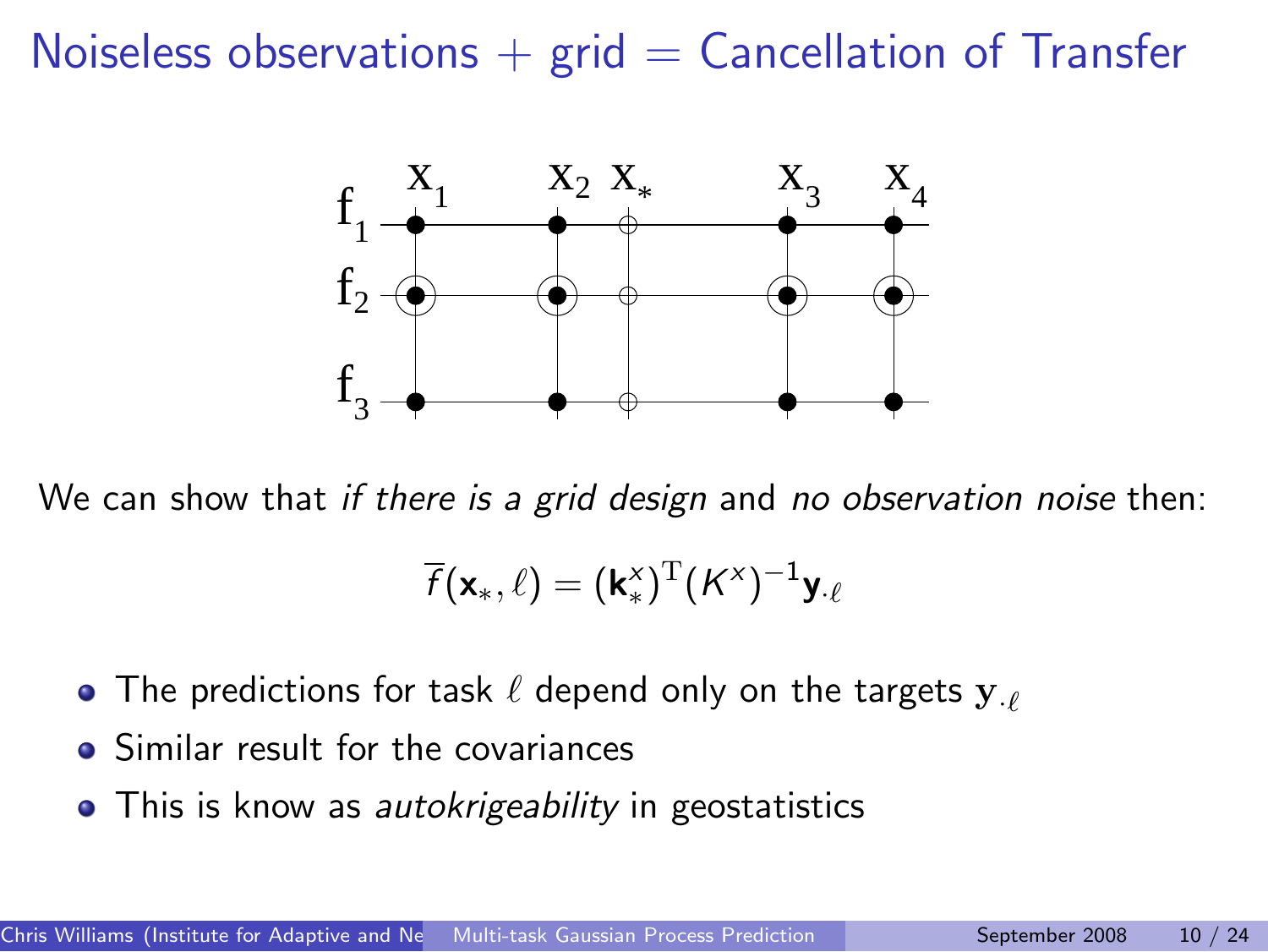# Related Work

- Early work on MTL: Thrun (1996), Caruana (1997)
- Minka (1997) and some other later GP work assumes that multiple tasks share the same hyperparameters but are otherwise uncorrelated
- Co-kriging in geostatistics
- Evgeniou et al (2005) induce correlations between tasks based on a correlated prior over linear regression parameters
- Conti & O'Hagan (2007): emulating multi-output simulators
- Use of task descriptors so that  $\mathcal{K}^f_{\ell m} = \mathcal{k}^f(\mathbf{t}_\ell,\mathbf{t}_m)$ , e.g. Yu et al (2007), Bonilla et al (2007).
- Semiparametric latent factor model (SLFM) of Teh et al (2005) has P latent processes each with its own covariance function. Noiseless outputs are obtained by linear mixing of these latent functions.
- $\bullet$  Our model is similar, but simpler, in that all of the P latent processes share the same covariance function; this reduces the number of free parameters to be fitted and should help to minimize overfitting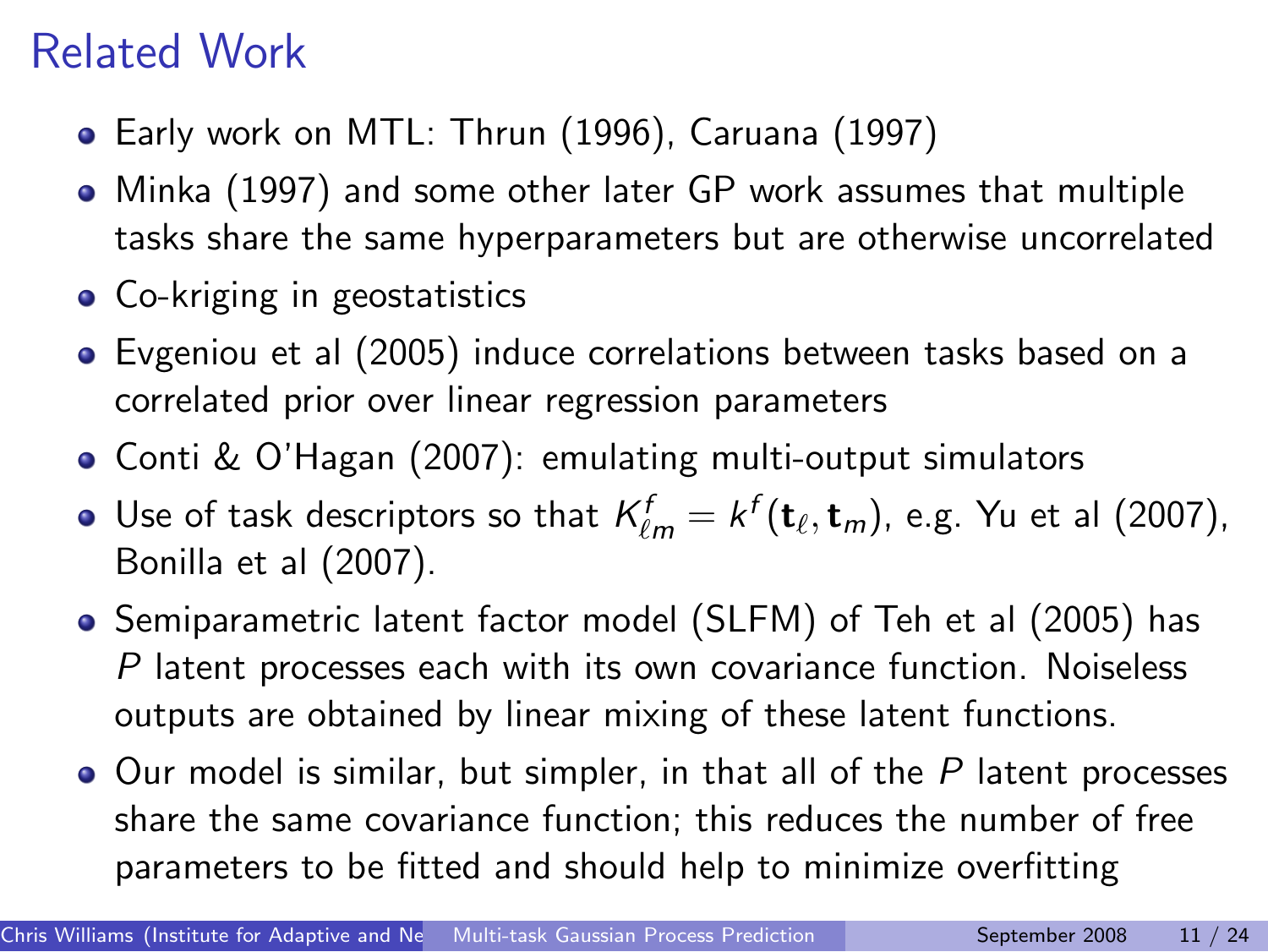# **Experiments**

#### Compiler performance prediction

- y: Speed-up of a program (task) when applying a transformation sequence x
- 11 C programs, 13 transformations, 5-length sequences
- "bag-of-characters" representation for x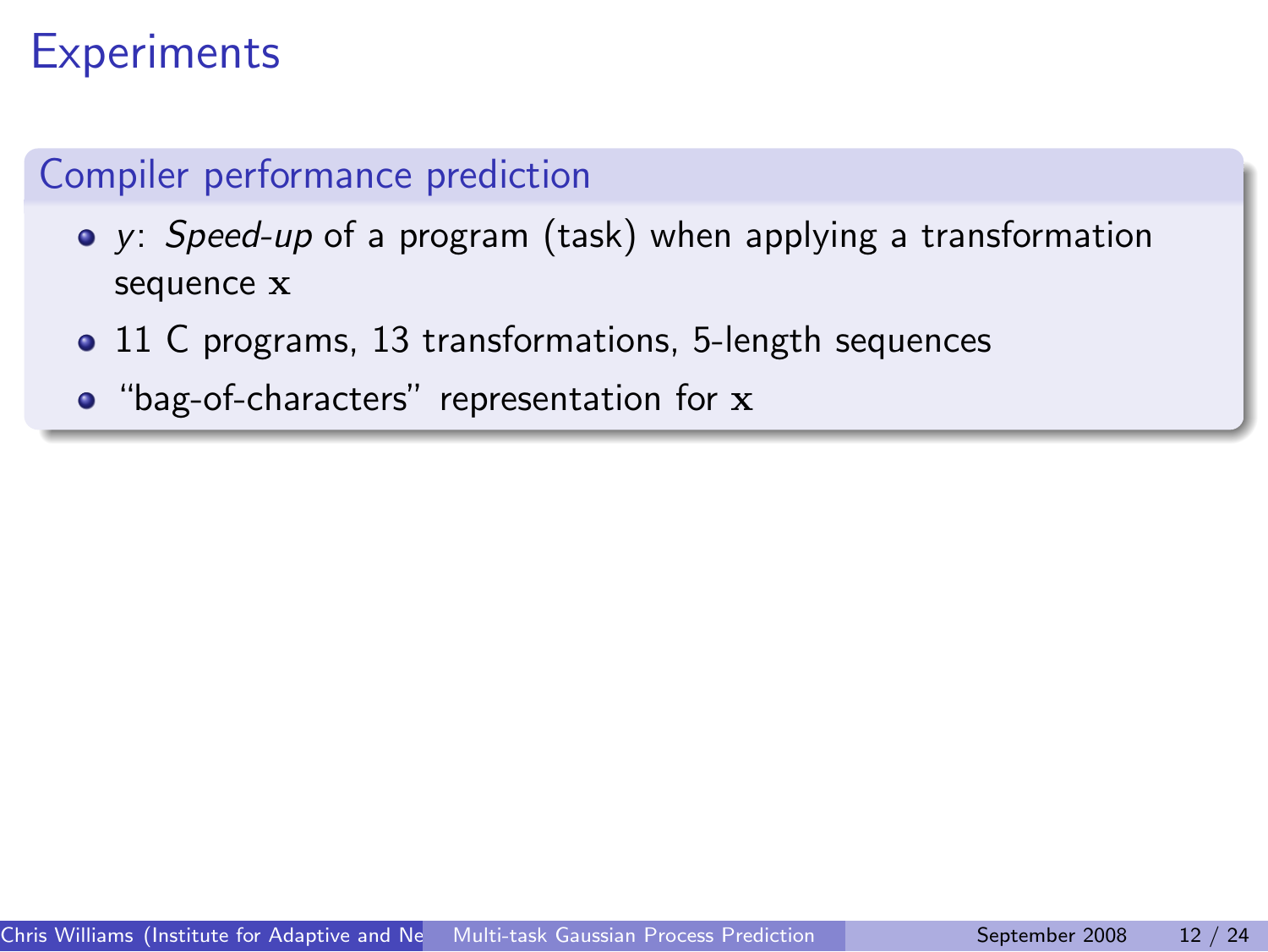# **Experiments**

#### Compiler performance prediction

- y: Speed-up of a program (task) when applying a transformation sequence x
- 11 C programs, 13 transformations, 5-length sequences
- "bag-of-characters" representation for x

#### Exam score prediction

- $\bullet$  y: *Exam score* obtained by a student x in a specific school (task).
- 139 schools, 15362 students
- Student features  $(x)$ : exam year, gender, VR band, ethnic group
- **o** dummy variables created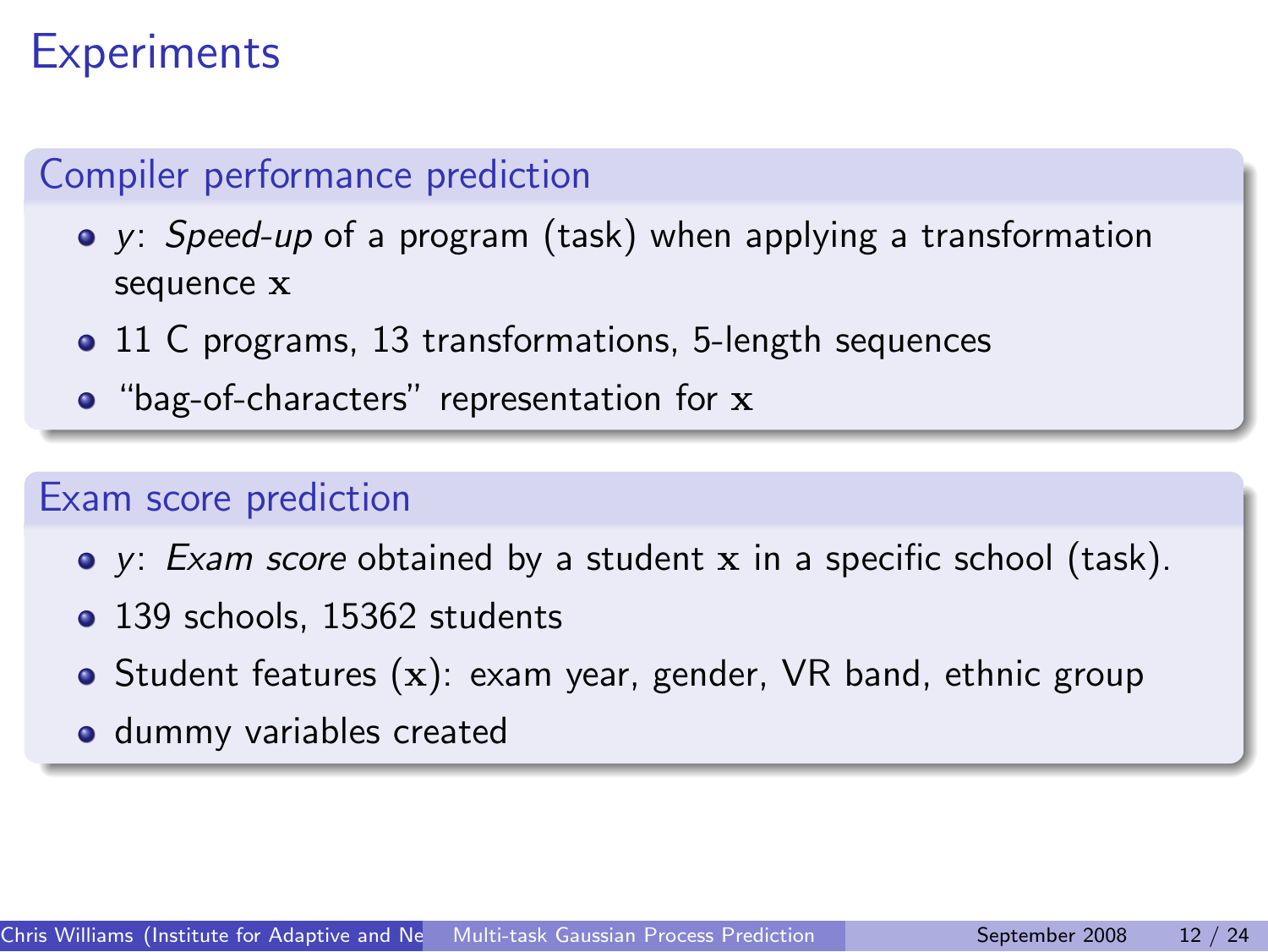### Results: School Data

- 10 random splits of the data into training (75%) and test (25%)
- $k^x$  is squared exponential kernel,  $K^f = LL^T$  with rank constraints
- % of variance explained (larger figures are better):

|        | no transfer   task-descriptor   rank $1$   rank $2$   rank $3$   rank $5$ |        |                            |                                                    |
|--------|---------------------------------------------------------------------------|--------|----------------------------|----------------------------------------------------|
| 21.05  | 31.57                                                                     | 27.02  | 29.20   24.88              | $\begin{array}{c} \n \boxed{21.00} \n \end{array}$ |
| (1.15) | (1.61)                                                                    | (2.03) | $(1.60)$ $(1.62)$ $(2.42)$ |                                                    |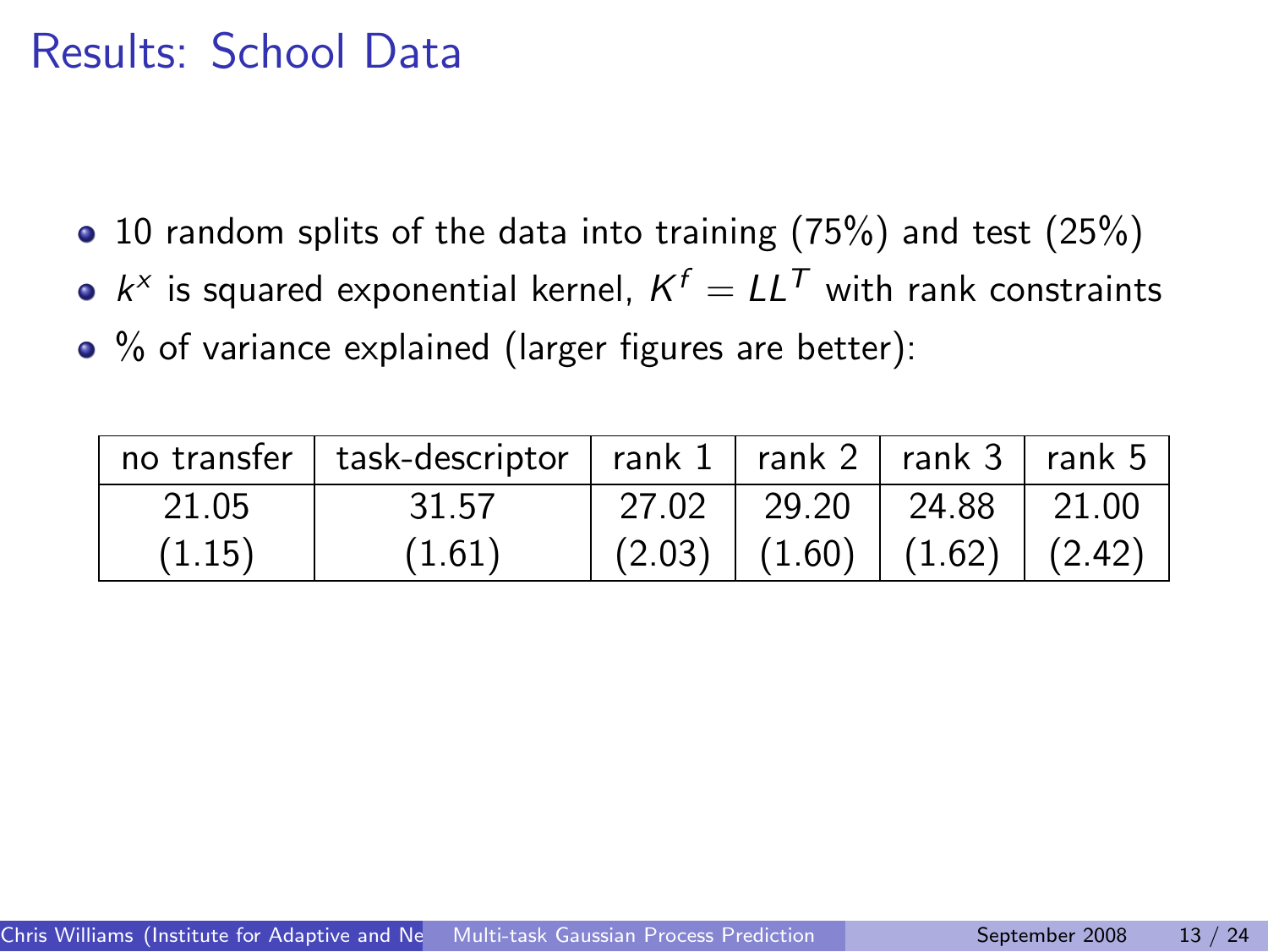### Results: School Data

- $\bullet$  10 random splits of the data into training (75%) and test (25%)
- $k^x$  is squared exponential kernel,  $K^f = LL^T$  with rank constraints
- % of variance explained (larger figures are better):

|        | no transfer   task-descriptor   rank $1$   rank $2$   rank $3$   rank $5$ |        |                            |  |
|--------|---------------------------------------------------------------------------|--------|----------------------------|--|
| 21.05  | 31.57                                                                     | 27.02  | 29.20   24.88   21.00      |  |
| (1.15) | (1.61)                                                                    | (2.03) | $(1.60)$ $(1.62)$ $(2.42)$ |  |

- **•** Better results with multi-task learning than without
- Task-descriptor approach slightly outperforms "free-form" method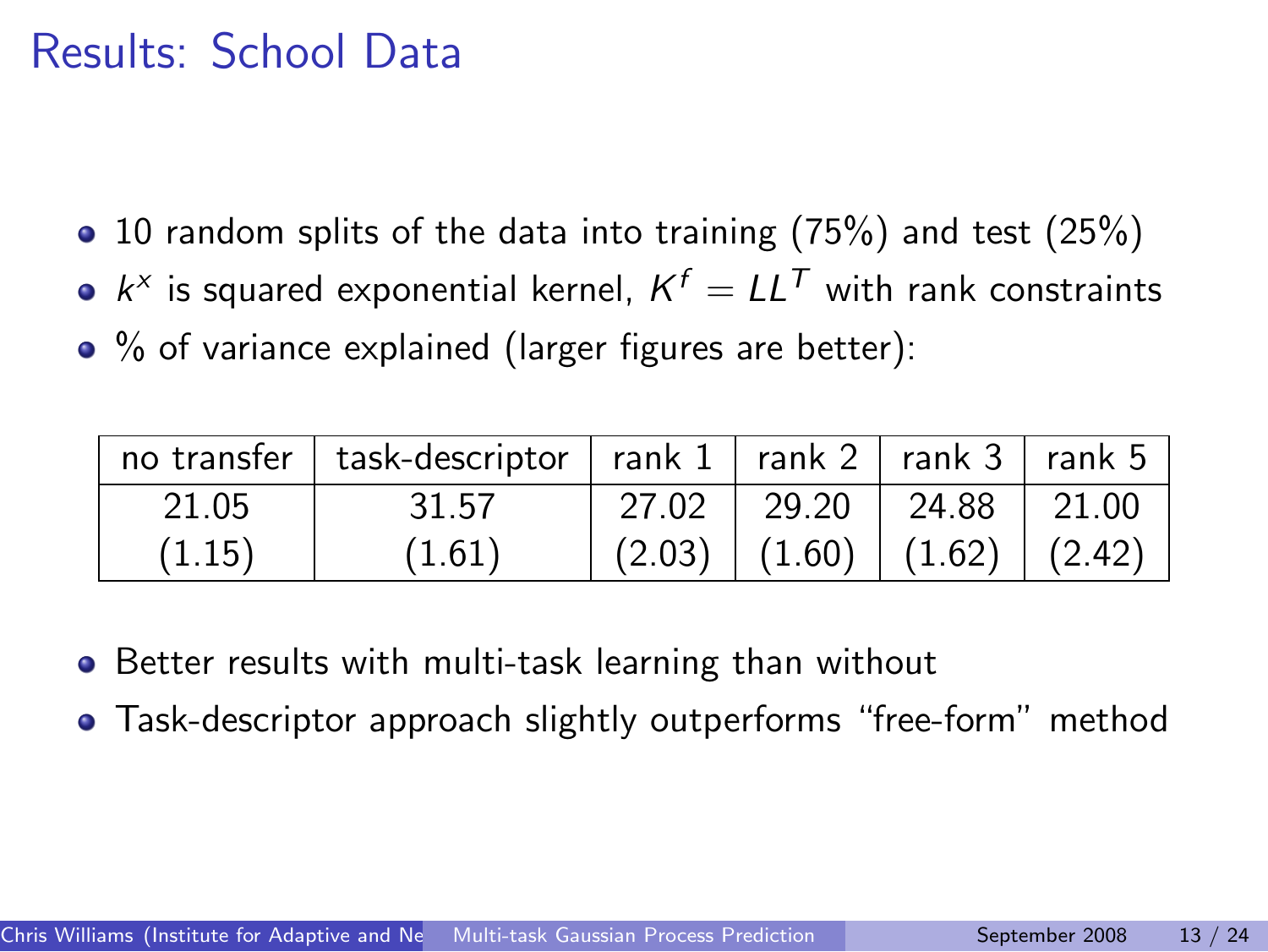### Multi-task Learning in Robot Inverse Dynamics

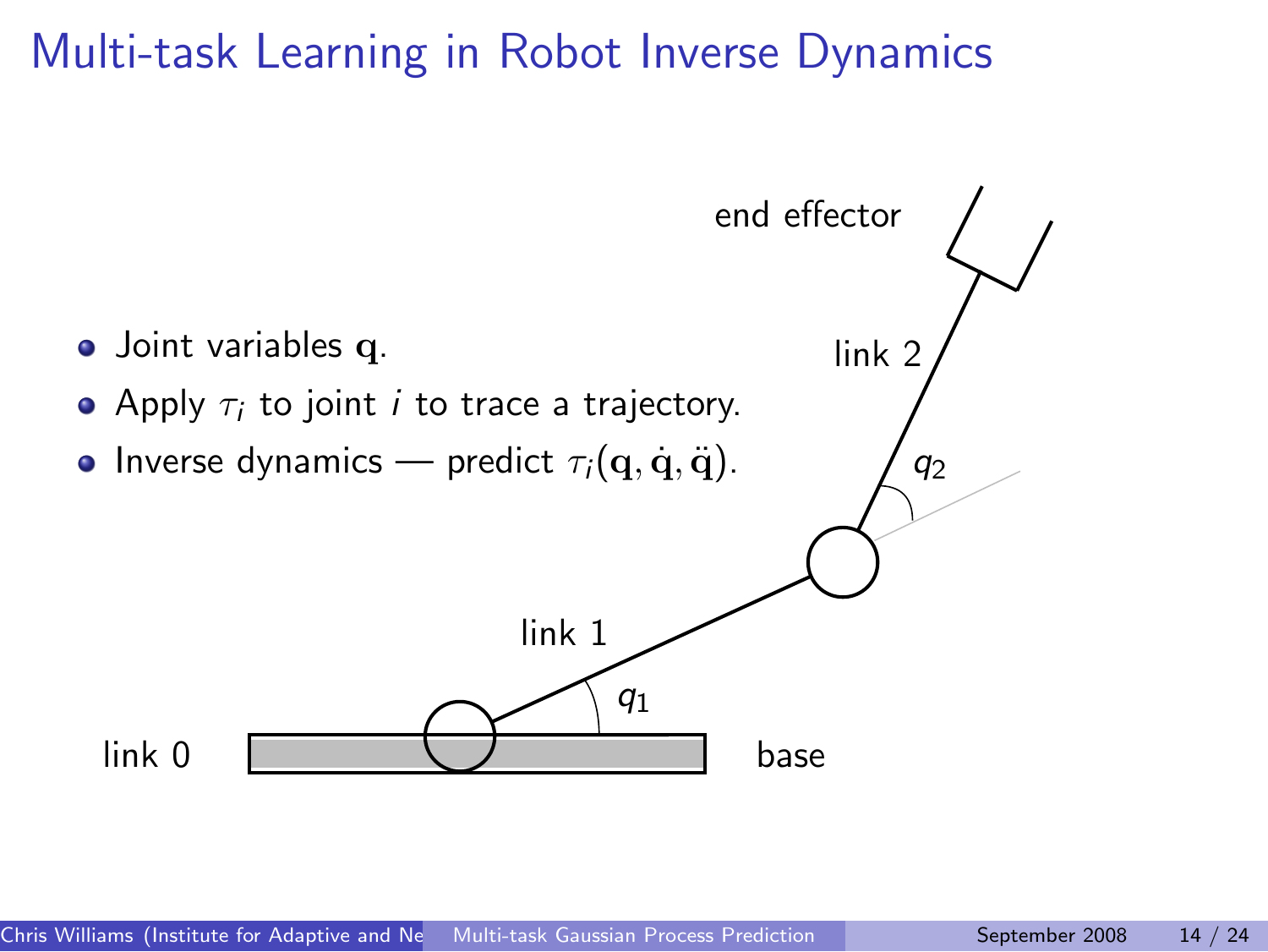#### Inverse Dynamics Characteristics of  $\tau$

- Torques are non-linear functions of  $\mathbf{x} \stackrel{\text{\tiny def}}{=} (\mathbf{q},\dot{\mathbf{q}},\ddot{\mathbf{q}}).$
- (One) idealized rigid body control:

$$
\tau_i(\mathbf{x}) = \underbrace{\mathbf{b}_i^{\mathrm{T}}(\mathbf{q})\ddot{\mathbf{q}} + \dot{\mathbf{q}}^{\mathrm{T}}H_i(\mathbf{q})\dot{\mathbf{q}}}_{\text{kinetic}} + \underbrace{\mathbf{g}_i(\mathbf{q})}_{\text{viscous and Coulomb friction}}
$$

- Physics-based modelling can be hard due to factors like unknown parameters, friction and contact forces, joint elasticity, making analytical predictions unfeasible
- This is particularly true for compliant, lightweight humanoid robots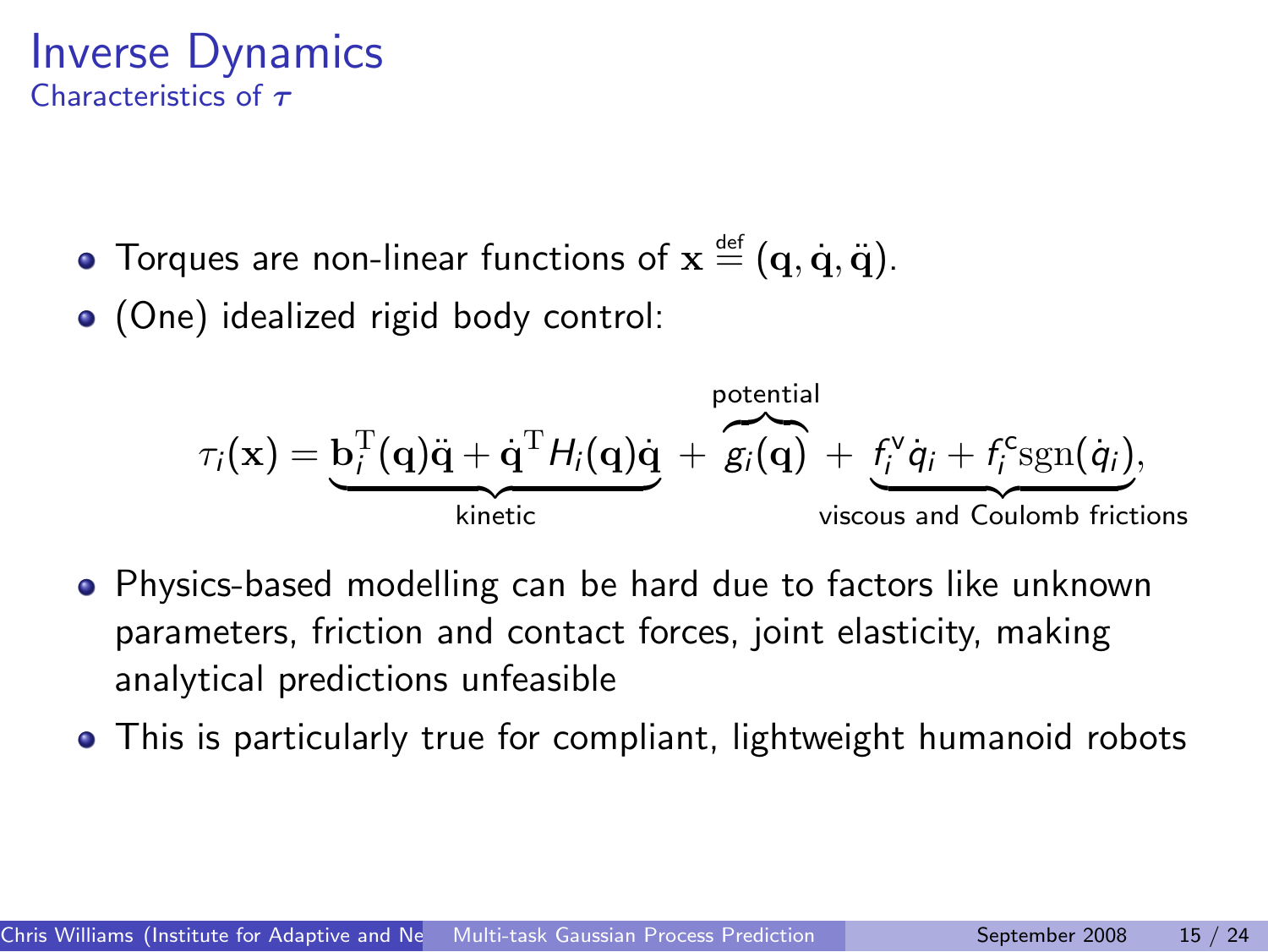#### Inverse Dynamics Characteristics of  $\tau$

- Functions *change* with the loads handled at the end effector
- Loads have different mass, shapes, sizes.
- Bad news (1): Need a different inverse dynamics model for different loads.
- Bad news (2): Different loads may go through different trajectory in data collection phase and may explore different portions of the x-space.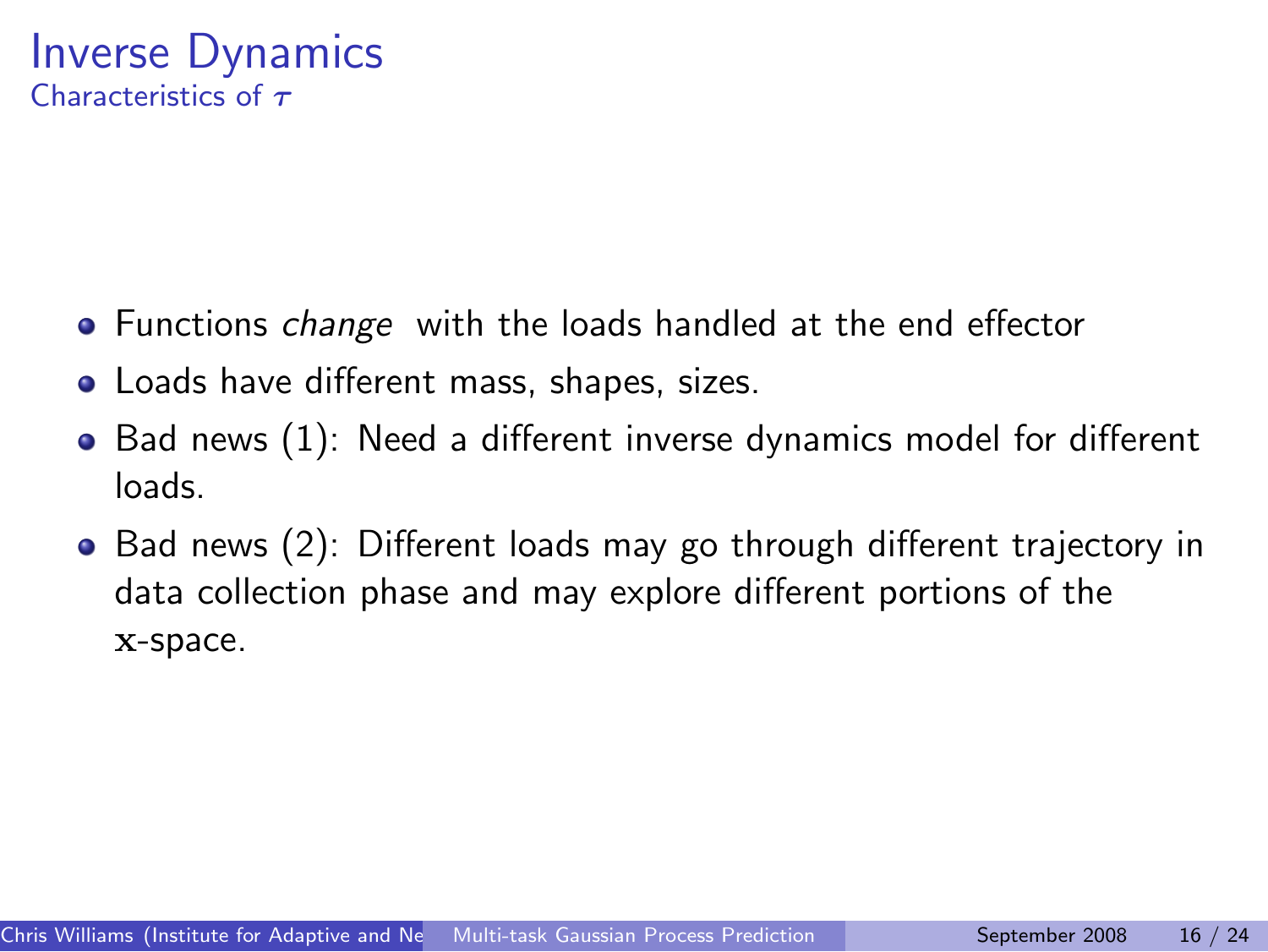- Good news: the changes enter through changes in the dynamic parameters of the last link
- Good news: changes are linear wrt the dynamic parameters

$$
\tau_i^m(\mathbf{x}) = \mathbf{y}_i^T(\mathbf{x})\boldsymbol{\pi}^m
$$

where  $\boldsymbol{\pi}^m \in \mathbb{R}^{11}$  (e.g. Petkos and Vijayakumar,2007)

• Reparameterization:

$$
\tau_i^m(\mathbf{x}) = \mathbf{y}_i^T(\mathbf{x})\boldsymbol{\pi}^m = \mathbf{y}_i^T(\mathbf{x})A_i^{-1}A_i\boldsymbol{\pi}^m = \mathbf{z}_i^T(\mathbf{x})\boldsymbol{\rho}_i^m
$$

where A is a non-singular  $11 \times 11$  matrix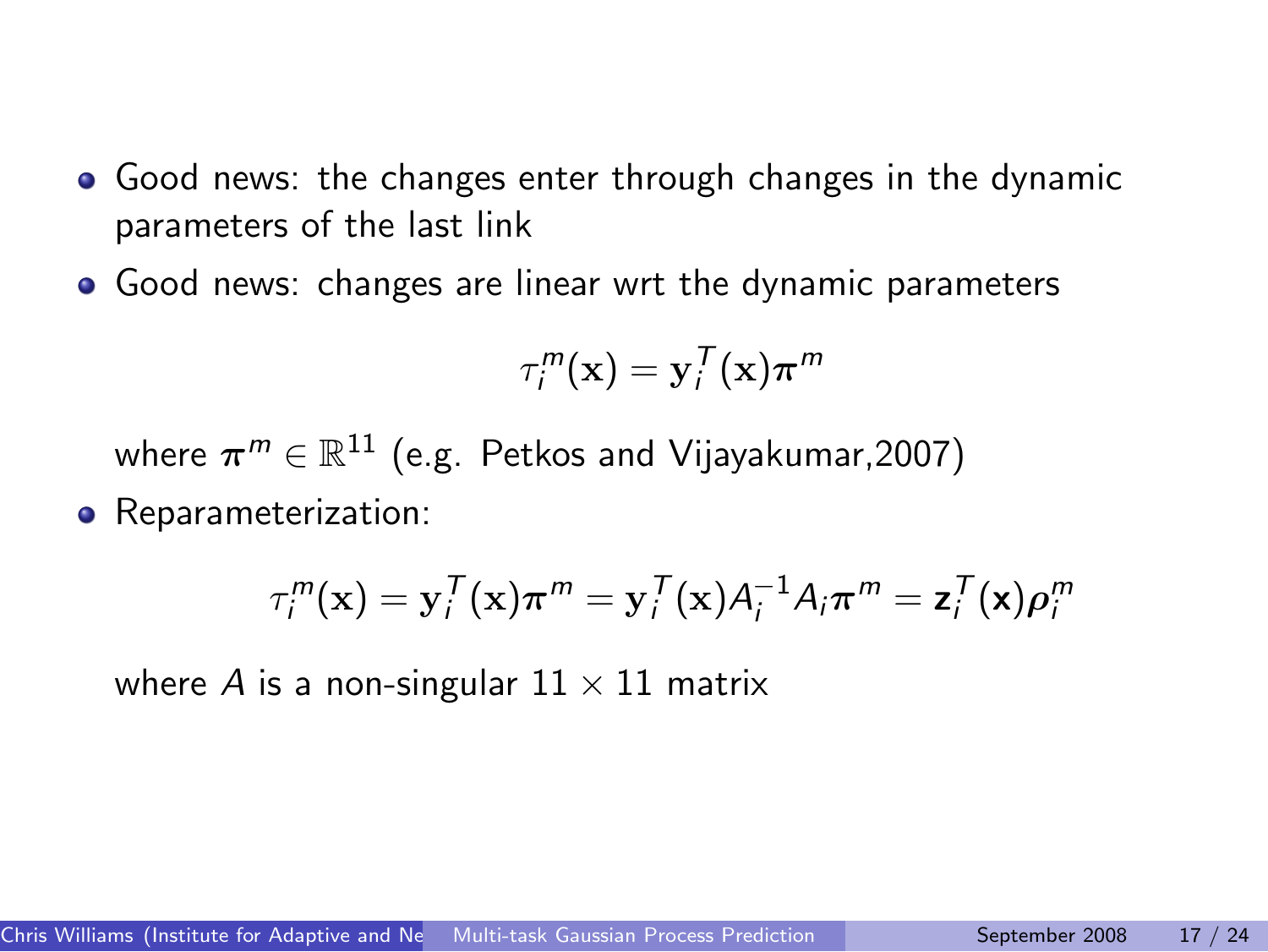### GP prior for Inverse Dynamics for multiple loads

• Independent GP priors over the functions  $z_{ij}(x) \Rightarrow$  multi-task GP prior over  $\tau_i^m$ s

$$
\left\langle \tau_i^{\ell}(\mathbf{x})\tau_i^m(\mathbf{x}') \right\rangle = (K_i^{\rho})_{\ell m}k_i^{\mathsf{x}}(\mathbf{x},\mathbf{x}')
$$

 $K_i^{\rho} \in \mathbb{R}^{M \times M}$  is a task (or context) similarity matrix with  $(\dot{\mathsf{K}}_i^\rho$  $(\rho_i^{\prime\prime})_{\ell m}=(\rho_i^m)^T\rho_i^{\ell m}$ 

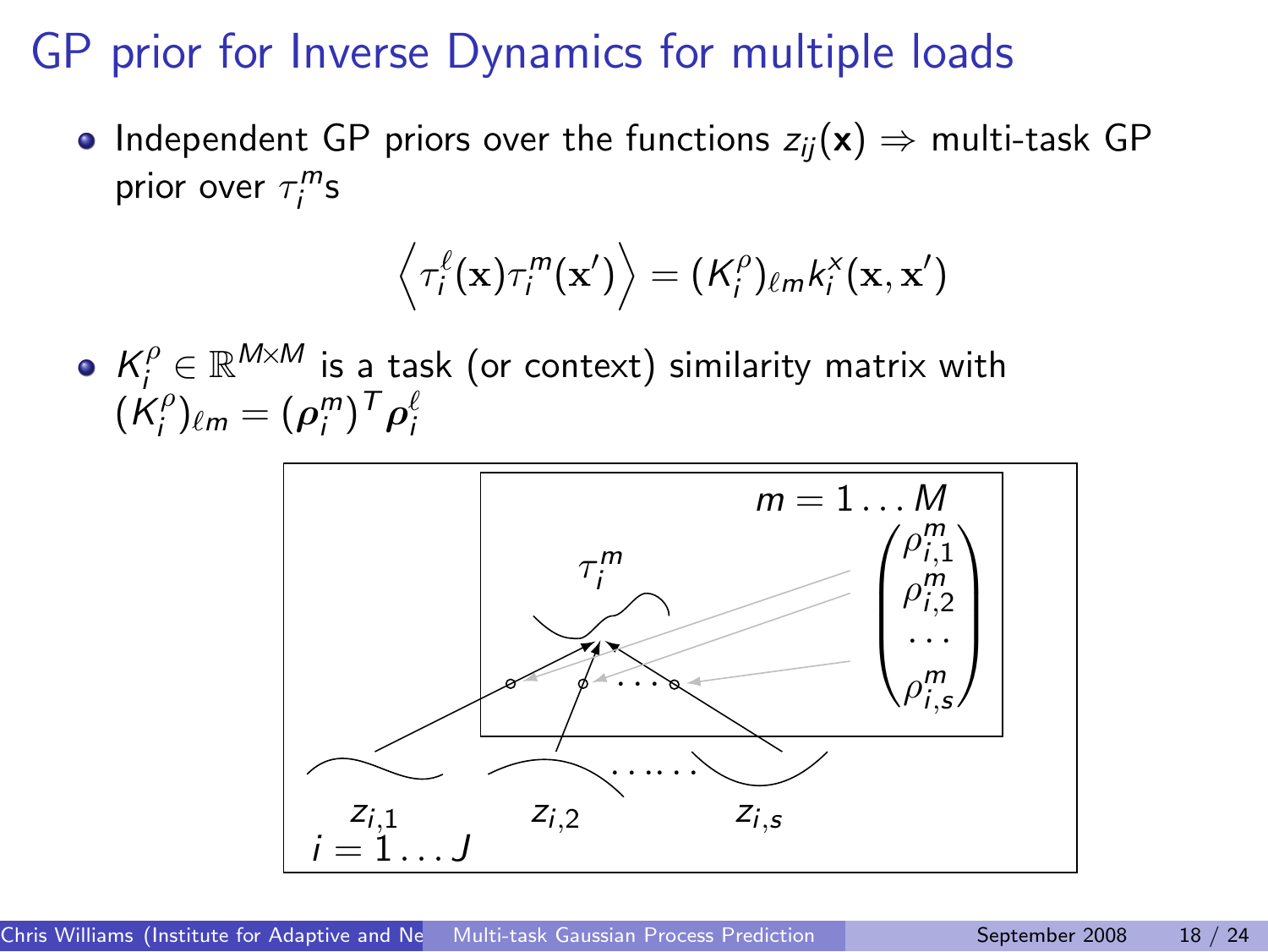GP prior for  $c(\mathbf{x}, \mathbf{x}')$ 

$$
c(\mathbf{x}, \mathbf{x}') = \text{bias} + [\text{linear with ARD}](\mathbf{x}, \mathbf{x}')
$$
  
+ [squared exponential with ARD](\mathbf{x}, \mathbf{x}')  
+ [linear (with ARD)](sgn(*q*), sgn(*q*'))

Domain knowledge relates to last term (Coulomb friction)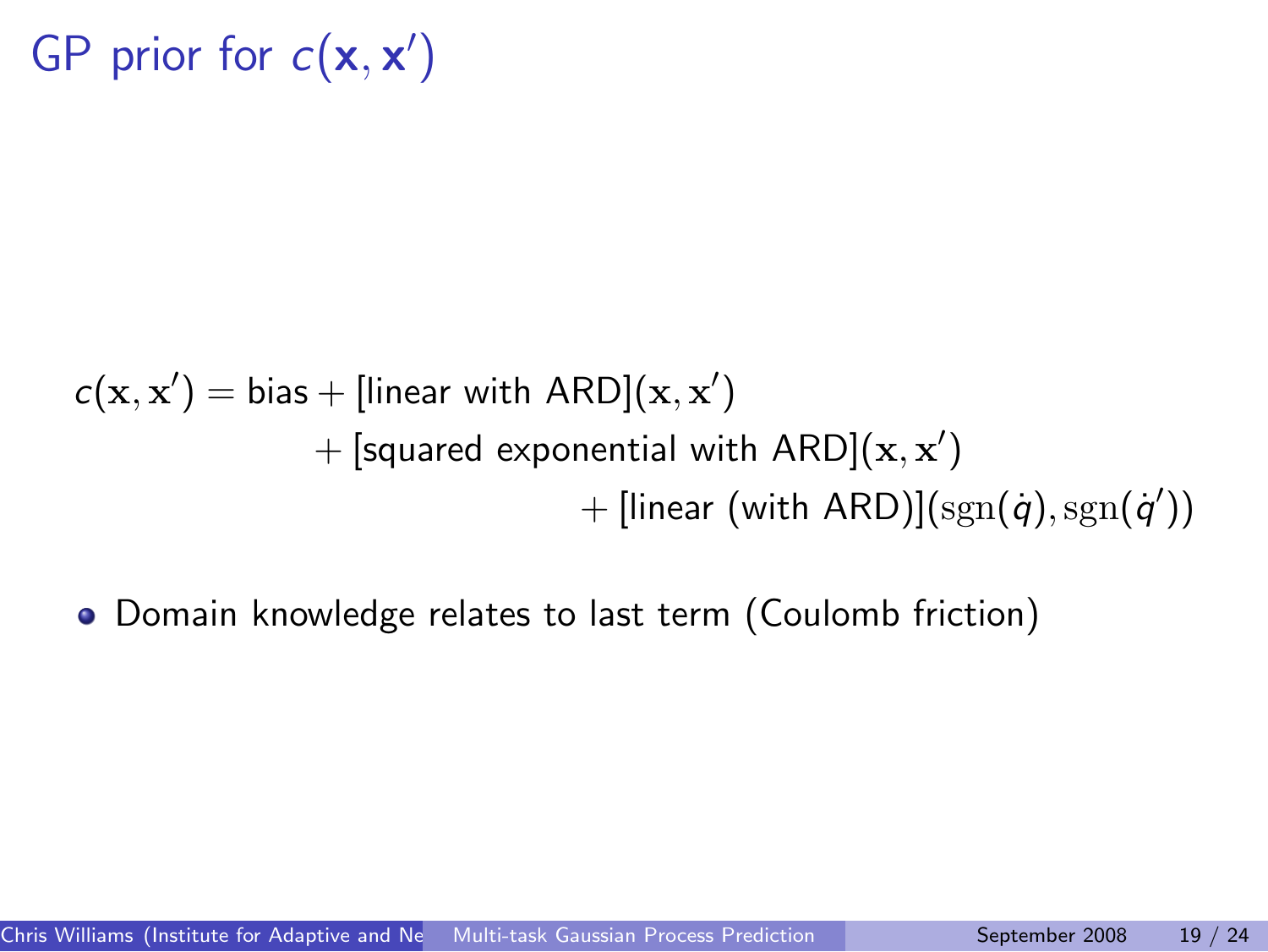### Data

- Puma 560 robot arm manipulator: 6 degrees of freedom
- Realistic simulator (Corke, 1996), including viscous and asymmetric-Coulomb frictions.
- 4 paths  $\times$  4 speeds = 16 different trajectories:
- Speeds: 5s, 10s, 15s and 20s completion times.
- 15 loads (contexts): 0.2kg . . . 3.0kg, various shapes and sizes.

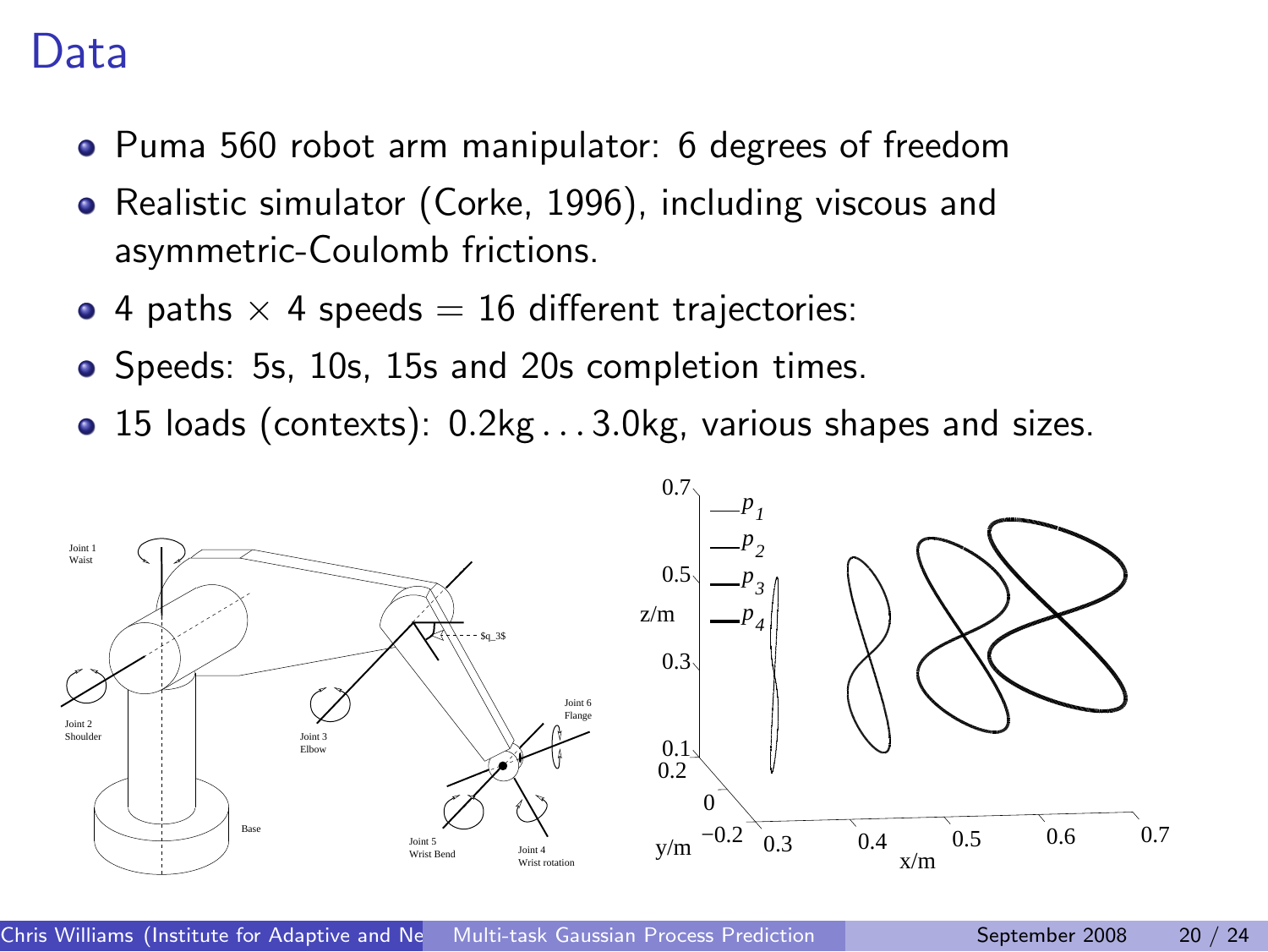## Data

#### Training data

- 1 reference trajectory common to handling of all loads.
- 14 unique training trajectories, one for each context (load)
- 1 trajectory has no data for any context; thus this is always novel

#### Test data

- Interpolation data sets for testing on reference trajectory and the unique trajectory for each load.
- Extrapolation data sets for testing on all trajectories.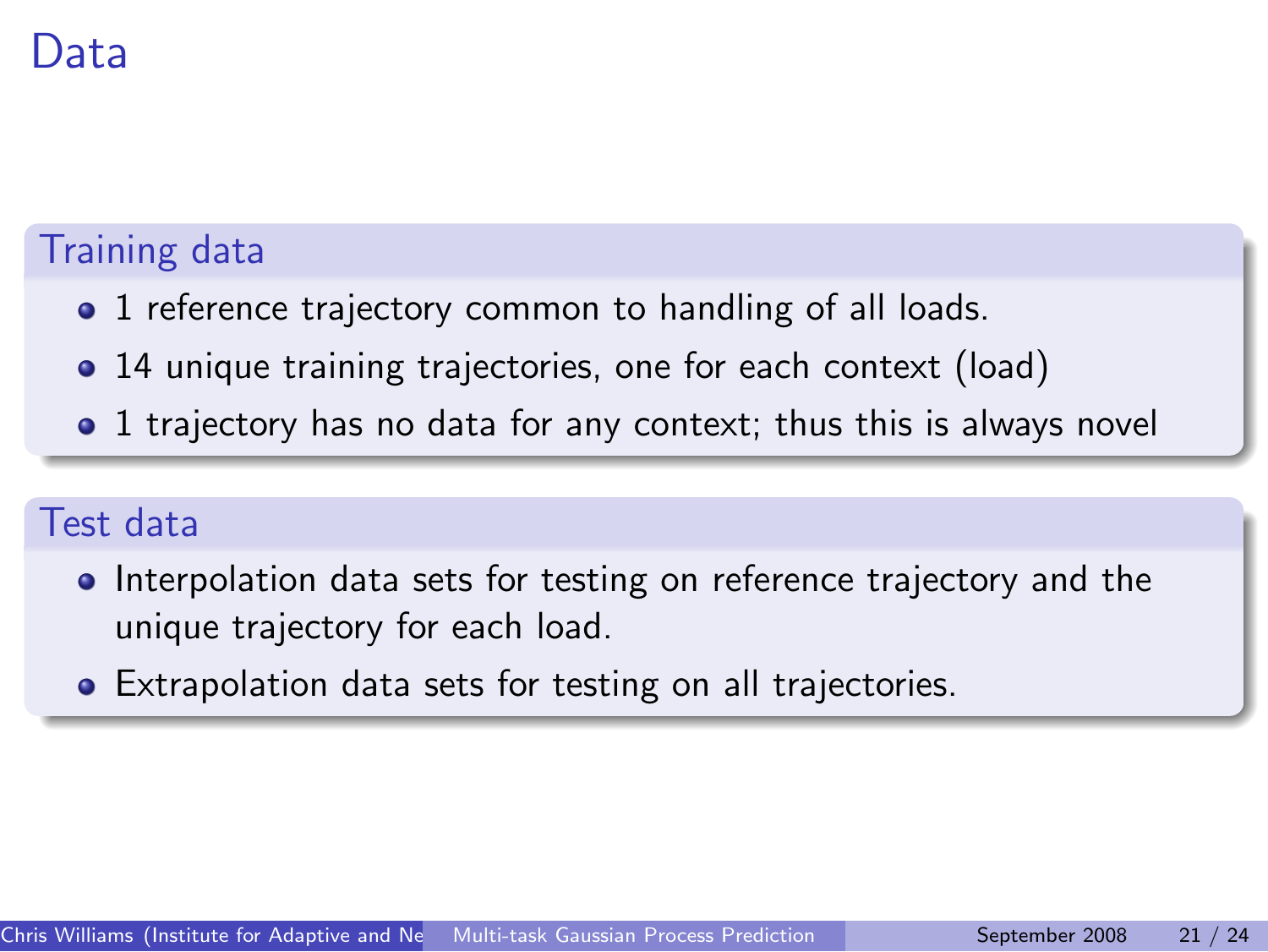## **Methods**

| iGP | Independent GP         | GPs trained independently for   |
|-----|------------------------|---------------------------------|
|     |                        | each load but tying parameters  |
|     |                        | across loads                    |
| pGP | pooled GP              | one single GP trained by pool-  |
|     |                        | ing data across loads           |
| mGP | multi-task GP with BIC | sharing latent functions across |
|     |                        | loads, selecting similarity ma- |
|     |                        | trix using BIC                  |

For mGP, the rank of  $K^f$  is determined using BIC criterion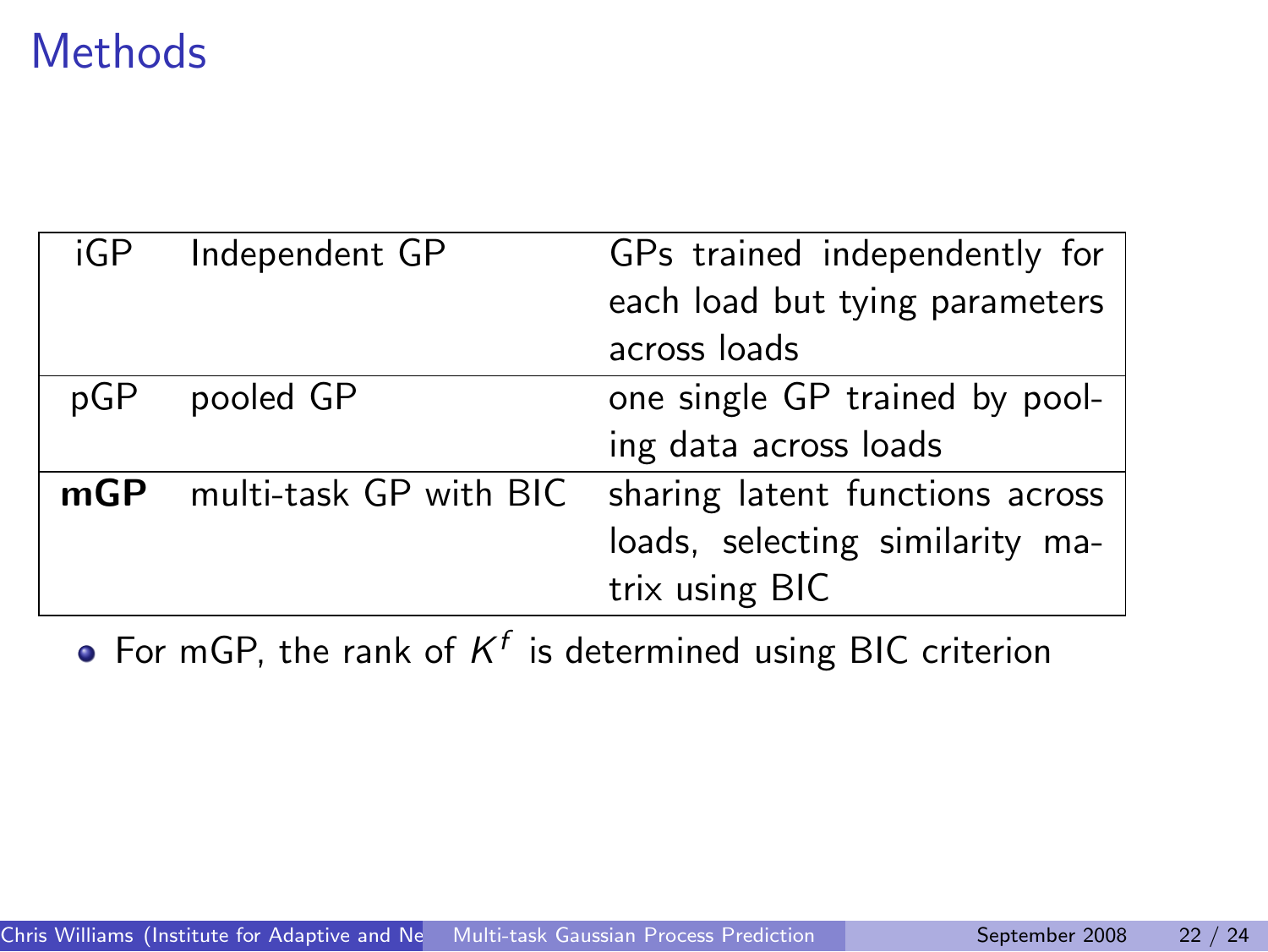### **Results**

xaxis: total number of training datapoints, yaxis: nMSE top: interpolation, bottom: extrapolation